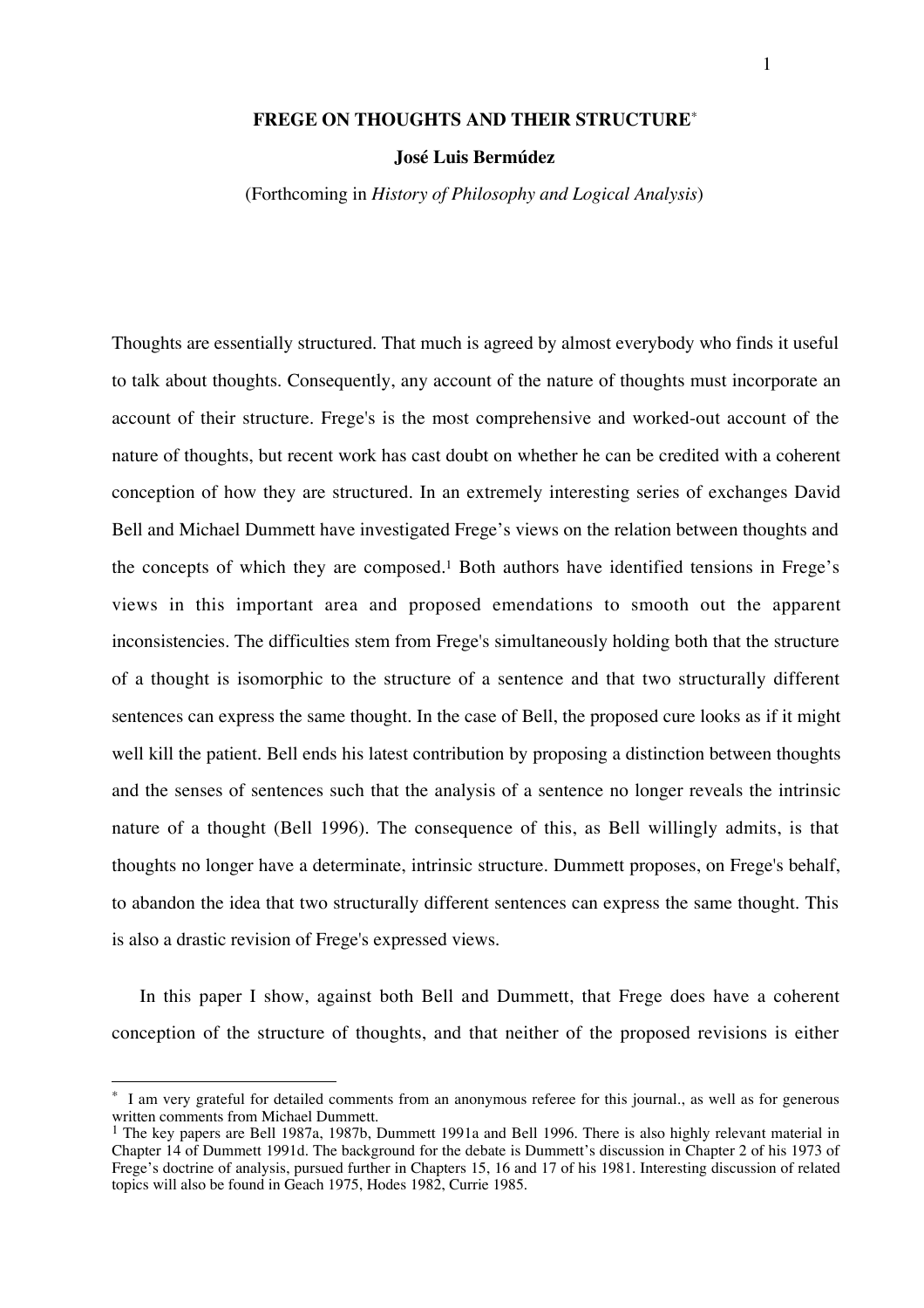necessary or justified. Along the way I discuss the following topics: the relation between statements about equinumerosity and statements about numbers; the formation of complex concepts via the formation of complex predicates from complete sentences; Frege's views on the relation between definiens and definiendum; the possibility of multiple analyses of sentences; Frege's views on truth; and what Frege himself took to be the upshot of Grundlagen 64-67.

**I**

Bell finds Frege committed to two inconsistent theses concerning the structure of thoughts. On the one hand Frege accepts

THESIS A We distinguish parts in a thought corresponding to the parts of a sentence, so that the structure of the sentence can serve as a model of the structure of the thought.

On the other hand, however, he also accepts

THESIS B Two structurally different sentences can express one and the same thought.

Thesis A maintains a structural isomorphism between a sentence and the thought it expresses that seems to deny precisely the possibility maintained by Thesis B, namely, that a given thought might be expressed by structurally different sentences.

There can be no question but that Frege endorsed Thesis A. It was a corner-stone of his approach to philosophical logic. Thesis B is more tricky, however. We need to distinguish two different ways in which sentences can differ from each other structurally. Frege's own discussion in 'On Concept and Object' gives a clear illustration of one such way in which structurally different sentences can express the same thought. He notes (1892, p.188) that there is one thought that can be expressed by any of the following three sentences:

1a) There is at least one square root of 4

1b) The concept square root of 4 is realized

1c) There is something which has the property of giving the result 4 when multiplied by itself.

Although he is not explicit about the matter there, these three sentences can all express the same thought because they would all be translated the same way into primitive notation (cf Van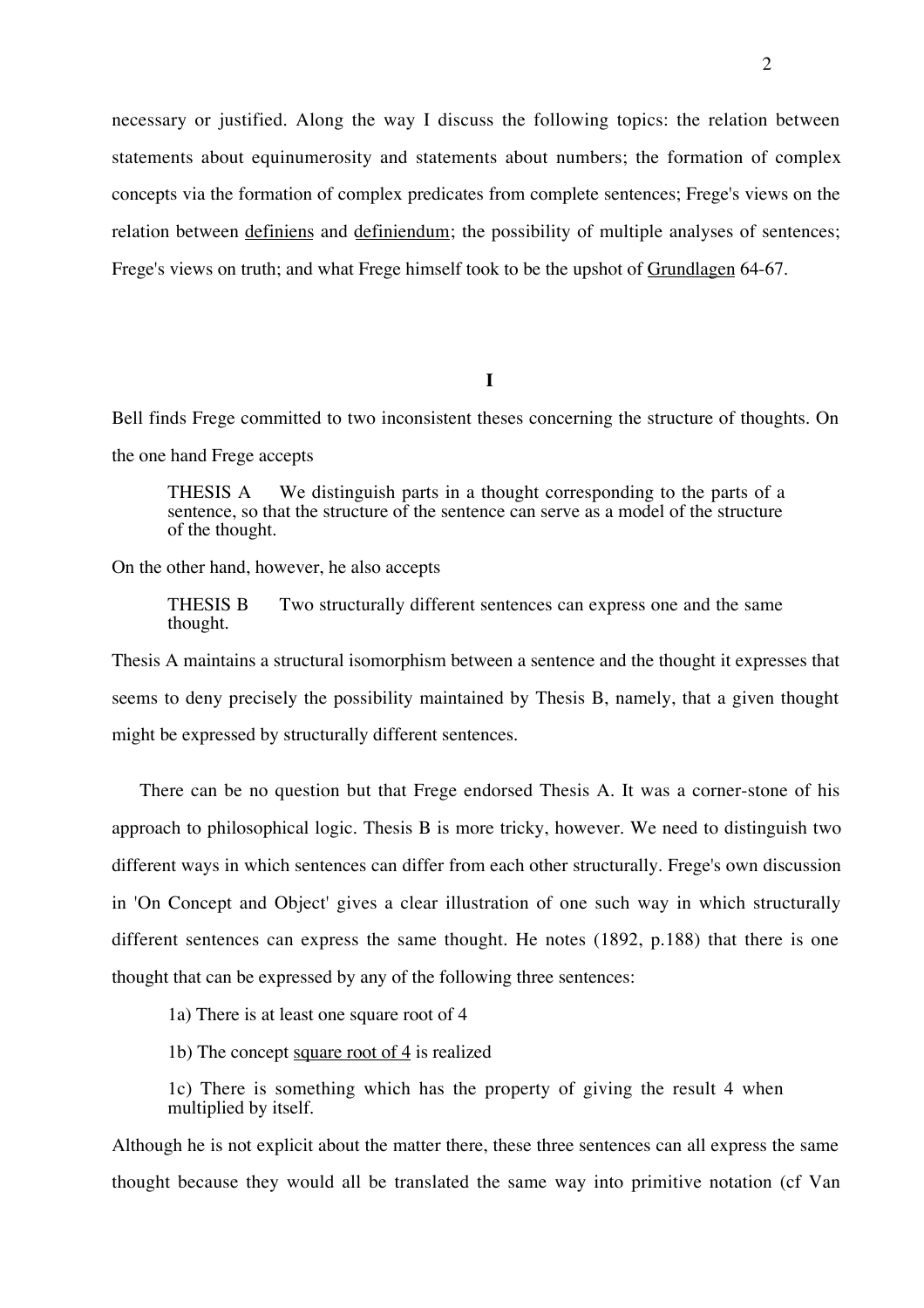Heijenoort 1977a). Sentences  $(1a) - (1c)$  are differently structured at the level of natural language, but they share a common structure in primitive notation. That Frege held Thesis (B) with respect to differently structured sentences of natural language is beyond dispute. In fact, it is hard to see how anybody could deny that differently structured natural language sentences could express the same thought. The interesting question, however, is whether Frege was of the view that differently structured sentences in primitive notation could express one and the same thought. In the following I shall discuss this stronger and more interesting version of Thesis B.

That Frege espoused Thesis B seems to be implied by the well-known views on concept formation by contextual definition that Frege expressed in Grundlagen. Bell draws attention to the following two familiar pairs of sentences:

2a) Line A is parallel to line B<br>2b) The direction of line  $A = th$ 

 $\overline{a}$ 

- The direction of line  $A =$  the direction of line B
- 3a) There are just as many Fs as Gs<br>3b) The number of Fs is the same as
- The number of  $Fs$  is the same as the number of  $Gs$

Frege explicitly maintained in Grundlagen §64 that (2b) represents a different way of "carving up the content" of (2a). His discussion of (2a) and (2b) in Grundlagen §§64-67 is intended to motivate the parallel with the introduction of numbers by abstraction from the equivalence relation of equinumerosity. The idea is that (3b) is just a different way of carving up the content of (3a), one that introduces the abstract object of a number in exactly the same way as (2b) introduces the abstract object of a direction by abstraction from the equivalence relation of parallelism. The direction of explanation, and the direction of concept formation, goes from the first member of each pair to the second. Bell suggests that if two sentences are to offer different ways of carving up the same content then they must be synonymous – that is to say, they must express the same thought.2 And, moreover, the transformational equivalence between the first

<sup>&</sup>lt;sup>2</sup> Ihe suggestion that, for Frege, two sentences are synonymous iff they express the same thought needs to be qualified. Frege certainly held that some pairs of sentences which we would not intuitively think of as synonyms could nonetheless express the same thought. But these sentences involve demonstrative expressions (like the 'today'/'yesterday' and 'here'/'now' pairs discussed in 'Thoughts') and for the purposes of this paper I will prescind from the tricky question of how, if at all, demonstratives can be accommodated within Frege's theory of sense. For further discussion see Perry 1977, Evans 1981 and Dummett 1991c. Conversely, Frege also recognised that there are elements in the meaning of a sentence that are not part of the sense or thought it expresses – what he called 'tone' or 'colouring'. These elements are not part of the thought expressed because they do not have any implications for the truth-value of the sentence. As I will be using the term, two sentences are synonymous when they have the same sense/express the same thought. So, 'A and B' and 'A but B' count as synonyms. In 'Thoughts' (1918-1919a) Frege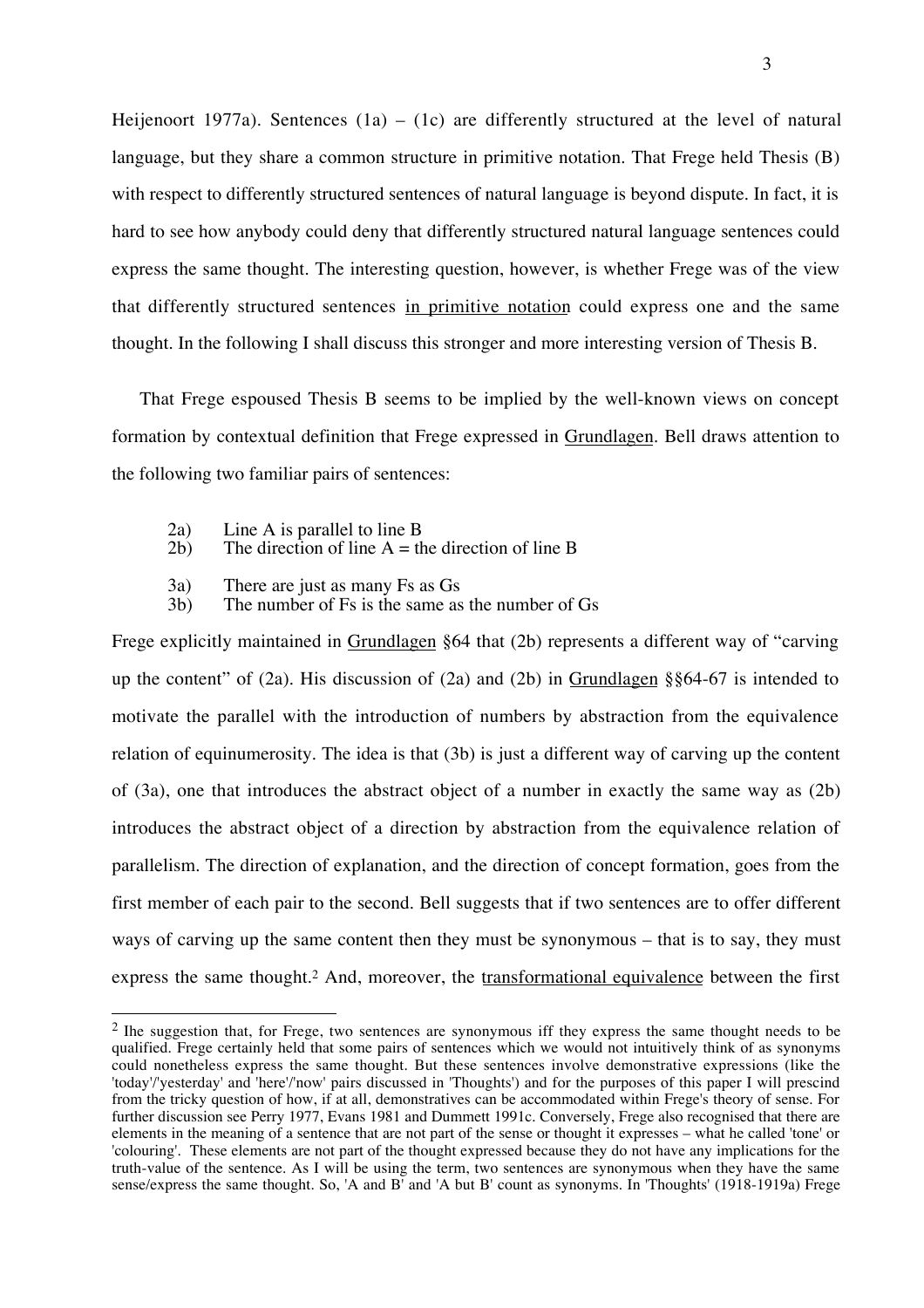and the second members of each pair will only motivate the formation of a new concept if the apparent different in surface syntax reflects a difference at the level of deep structure, or logical form – that is to say, if they have different translations into the primitive notation. But then, it seems, the validity of transformational equivalence as a means of concept formation directly entails Thesis B in the sense we have identified.

In his response to an earlier paper of Bell's (Bell, 1987a) Dummett proposed rejecting Thesis B on Frege's behalf (Dummett 1991). More precisely, he proposed denying that there is a single thought expressed by (2a) and (2b) or by (3a) and (3b), but his grounds for so doing offer an argument against Thesis (B) in general.3 The basic proposal is that Thesis B is incompatible with Frege's conception of how the sense of a complex expression (like a sentence) is determined by the senses of its constituent expressions. The compositionality of thoughts seems to entail that one cannot grasp the thought expressed by a sentence without grasping its constituent senses, namely, the senses of the words that go to make up the sentence.<sup>4</sup> From which one can easily derive

PRINCIPLE K If one sentence involves a concept that another sentence does not involve, the two sentences cannot express the same thought or have the same content.5

If transformational equivalence is a genuine means of concept formation then the second member of each pair will contain a concept not to be found in the first member. Principle K therefore entails that (2a) cannot be synonymous with (2b) nor (3a) with (3b).

distinguishes the thought a sentence expresses from its content, where the content of a sentence includes these extra components.

 $3$  The actual claim Dummett discusses is that the two sentences in each of five pairs discussed by Bell express the same sense. In his 1996 Bell dropped two of the five pairs. I am dropping one of the three pairs remaining. There seems very little plausibility in the thesis that Frege thought that the two halves of Basic Law V express the same content, given his requirement (discussed further below as Principle R) that anyone who grasps the thought expressed by each of a given pair of synonymous sentences must immediately recognise one as true if he recognises the other as true. Compare Dummett 1991a, p.293 and, for an opposing view, §7 of Sluga 1986.

<sup>4</sup> This interpretation of Frege's conception of the compositionality of thoughts has been queried in Hale 1997. Hale defends a weak conception of sense according to which it is possible to understand the thought expressed by a sentence even though one does not understand the senses of the words of which that sentence is composed. This is a puzzling thesis. It seems undeniable that one understands a sentence in virtue of understanding the expressions of which it is composed. But to understand an expression is to grasp the sense of that expression. There doesn't seem to be room for grasping the sense of the whole sentence without grasping the senses of its sub-sentential parts.

 $<sup>5</sup>$  Concepts are here, and in the remainder of this paper, being taken to be thought constituents or senses, rather than</sup> in Frege's technical sense on which concepts are functions from objects to truth-values. I take it that a sentence involves a concept when its sense (the thought it expresses) has that concept as one of its constituents.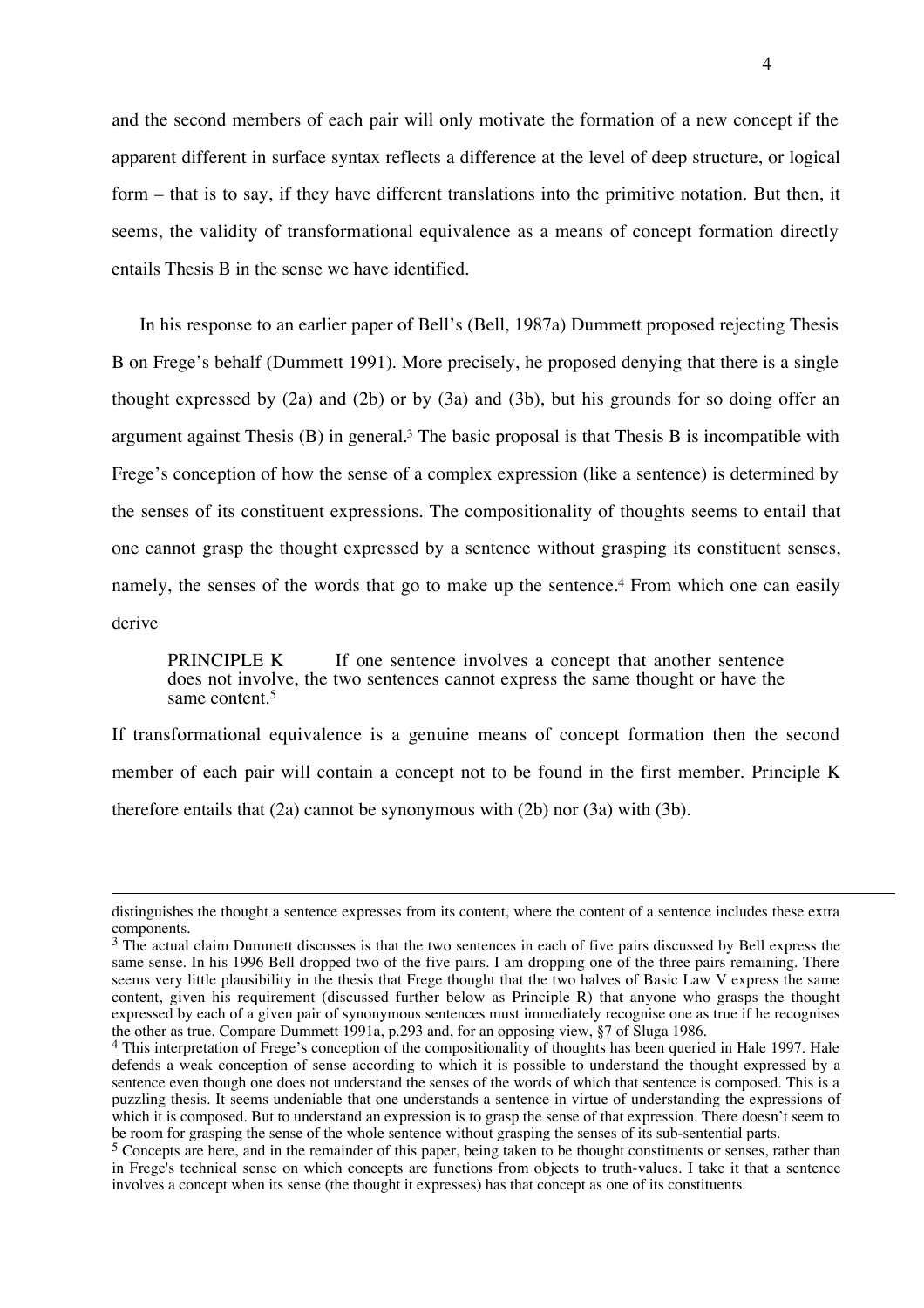So why did Frege fail to see this? Dummett makes two conjectures. The first is that the synomymy of the first and second member of each pair seems to be guaranteed by Frege's favoured criterion for synonymy, namely;

CRITERION R — Anyone who grasps the thought expressed by each of a given pair of synonymous sentences must immediately recognise one as true if he recognises the other as true.<sup>6</sup>

But, maintains Dummett, Frege made the understandable mistake of failing to see that Criterion R is a necessary, but not sufficient, condition of synonymy. No two sentences can be synonymous unless they satisfy Criterion R, but two sentences can satisfy Criterion R and yet fail to be synonymous. Criterion R fails to be a sufficient condition precisely because it is trumped by Frege's conception of the compositionality of thoughts, as expressed in Principle K.7

Dummett's second suggestion is that Frege drew a false analogy between the transformational equivalence of  $(2a)$  and  $(2b)$  and  $(3a)$  and  $(3b)$ , on the one hand, and the mode of concept formation that he (Dummett) calls decomposition, on the other. In essence, decomposition is the formation of a complex predicate (and corresponding complex concept) from a complete sentence by taking one or more occurrence of a singular term in that sentence and conceiving it as replaceable by any other singular term.8 Thus, to take an example that both Bell and Dummett discuss and to which we shall return, from the sentence

(5) 13 is greater than 1 and, for any number n, if n divides 13, then either  $n = 13$  or  $n = 1$ 

we can derive the complex predicate

 $\overline{a}$ 

(5<sup>\*</sup>)  $\xi$  is greater than 1 and, for any number n, if n divides  $\xi$  then either n =  $\xi$  or  $n = 1$ .

<sup>6</sup> See Frege 1906 and, for discussion, Van Heijenoort 1977b and Dummett 1981 Ch. 17.

<sup>&</sup>lt;sup>7</sup> It should be recognised, despite what Dummett says, that in the text where he discusses at greatest length the synonymy of two sentences (or what he terms their equipollence) he offers a version of criterion R as one part of a two-pronged definition. The second component is, effectively, that neither sentence should be a logical truth. Should one draw from this the conclusion that criterion R was not, in Frege's view, a sufficient condition for synonymy? Wolfgang Künne has drawn that conclusion (Künne 1997 p.232) and Dummett has followed him in this (Dummett 1997 p. 247). But one could, of course, equally say that Frege offers criterion R as a sufficient condition for the synonymy of sentences that are not logical truths – and it is this category of sentences that we are currently interested in.

<sup>&</sup>lt;sup>8</sup> The key texts in Frege for the doctrine of decomposition are **Begriffschrift** (Frege 1879) §9 and the posthumously published article 'Boole's Logical Calculus and the Concept-script' (Frege 1880-1). Dummett's 1991b is a sustained discussion of decomposition.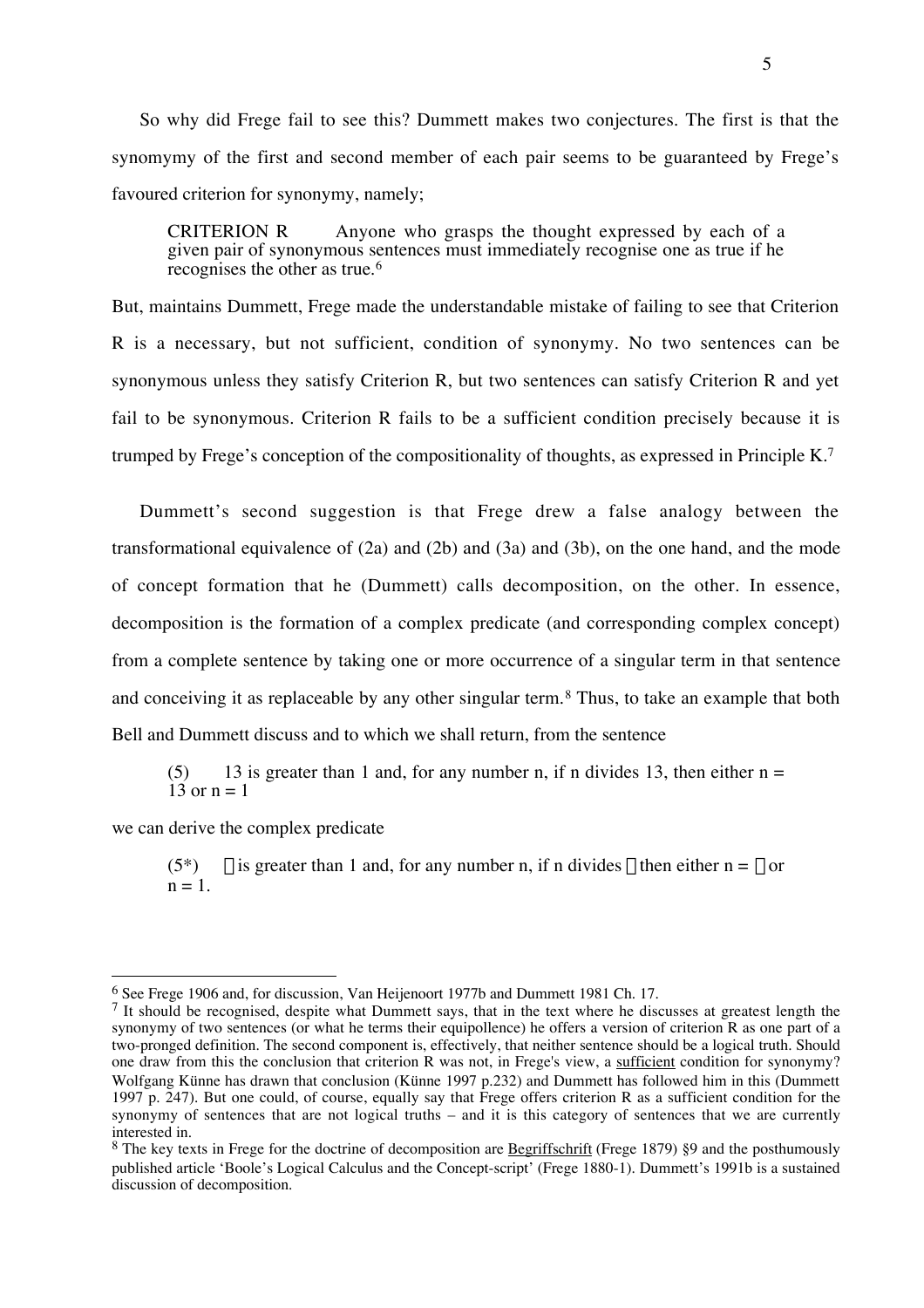The transformational equivalence between the first and second members of the two pairs is not an instance of concept formation by decomposition. There is no way of transforming a statement of parallelism like (2a) into an identity statement between directions by conceiving the proper names of the two lines as replaceable by other singular terms. How could there be, since the sign for identity does not feature in (2a)? Similarly for (3a) and (3b).

Dummett's proposal certainly solves the problem. Bell objects to it, however. He is unconvinced by Principle K. He objects, first, that the appeal to Principle K is strategically questionable, and second, that Principle K ought to be rejected. The strategic problem arises, according to Bell, "because Principle K is only compelling if one already assumes that the structure of a sentence is a good guide to the intrinsic structure of the thought it expresses" (Bell 1996, p. 593). We cannot conclude that a difference in surface syntactical structure betokens a difference in conceptual structure, and hence bring Principle K to bear, unless we have already decided that the structure of the sentence is isomorphic to the structure of the thought.

There seems to be an immediate reply to the strategic objection. The objection holds if surface syntax is the only reason for thinking that (2a) and (2b), for example, involve different concepts. And that doesn't seem to be the case. The first and second members of each pair have correlated with them dissociable abilities/capacities, which seems to provide at least prima facie evidence for difference in conceptual structure. It seems conceivable that a creature might be able to perform one-one mappings and parallelism-detections without being able to abstract from these operations to the determination of identies between abstract objects. Such a creature would correspondingly understand the first member of each pair but not the second. In fact, this seems a plausible description of what goes on in the early stages of children's learning to count. But then does this not give us a criterion for determining when two sentences have or fail to have the same conceptual structure, namely, that they cannot have the same conceptual structure if it is possible to understand one without understanding the other?

As a general criterion for difference of conceptual structure this fails. One can fail to understand a sentence that has the same conceptual structure as a sentence that one does understand simply because one is unfamiliar with with one or more of the expressions it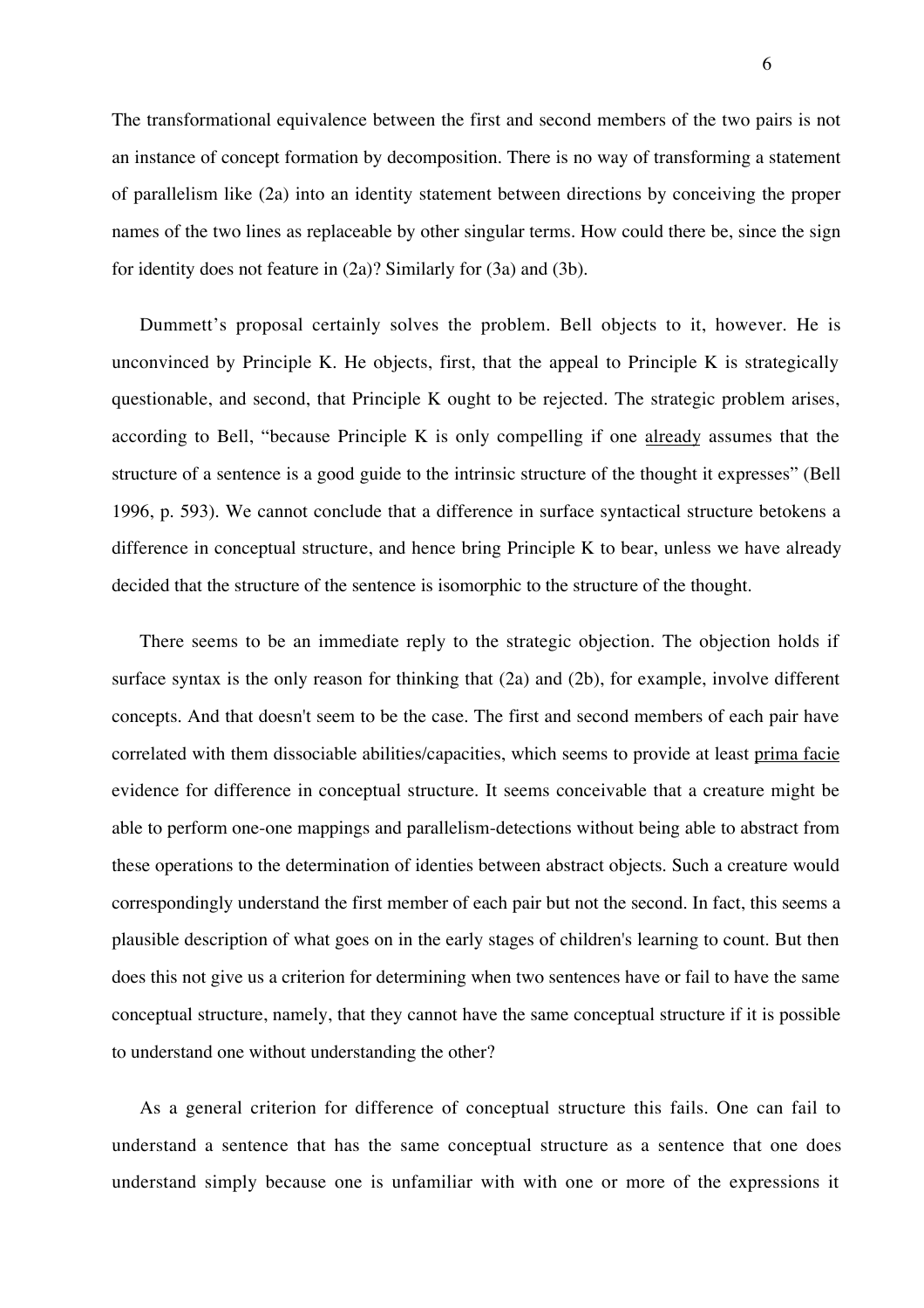contains. This can happen when the sentences contain two expressions that are definitionally equivalent with each other. In order to get a firm grip on the issues here it will be helpful, I think, to put the strategic objection to one side for the moment to concentrate on Bell's substantive objection.

Bell finds Principle K "intrinsically objectionable". His objection rests upon the example we have already used to illustrate the strategy of decomposition – namely the formation of the concept of a prime number. He asks us to consider the following two predicate expressions, one of which we have already encountered:

(5<sup>\*</sup>)  $\xi$  is greater than 1 and, for any number n, if n divides  $\xi$  then either n =  $\xi$  or  $n = 1$ .

 $(5^{**})$   $\geq$  is prime.

The defender of Principle K is committed, Bell claims, to holding that  $(5^*)$  and  $(5^{**})$  express different concepts. But then Principle K tells us that the corresponding sentences

 $(6^*)$  13 is greater than 1 and, for any number n, if n divides 13 then either n = 13 or  $n = 1$ .

 $(6^{**})$  13 is prime

 $\overline{a}$ 

must express different thoughts. But this seems absurd, given that the concept of a prime number just is the concept of a number that is divisible only by itself and one.

The key claim that  $(6^*)$  and  $(6^{**})$  cannot be synonymous is also accepted by Dummett as a consequence of Principle K, although he does not take it as a reductio of that principle. Dummett states:

The sentence '13 is prime' and its definitional expansion are, of course, intimately connected: the sole difference between them is that what, in the terminology of Begriffsschrift, was not integral to the content of the expanded sentence, but was merely one out of different possible ways of regarding it, has become integral to the content of its definitional abbreviation, '13 is prime'. The predicate '... is prime' has indeed the same sense as the complex predicate serving as its definiens; but this sense is not a constituent of the thought expressed by the expanded sentence. (Dummett 1991 pp.298-299)

As is clear in this passage, Dummett differs from Bell in maintaining that the predicate expressions (5<sup>\*</sup>) and (5<sup>\*\*</sup>) are synonymous<sup>9</sup>, even though he agrees with Bell that the sentences

<sup>9</sup> Dummett is not entirely consistent on this. The sentence just before the quoted passage reads: "In fact, Principle K disallows identity of content even for definitionally equivalent predicates, and sentences containing them, at least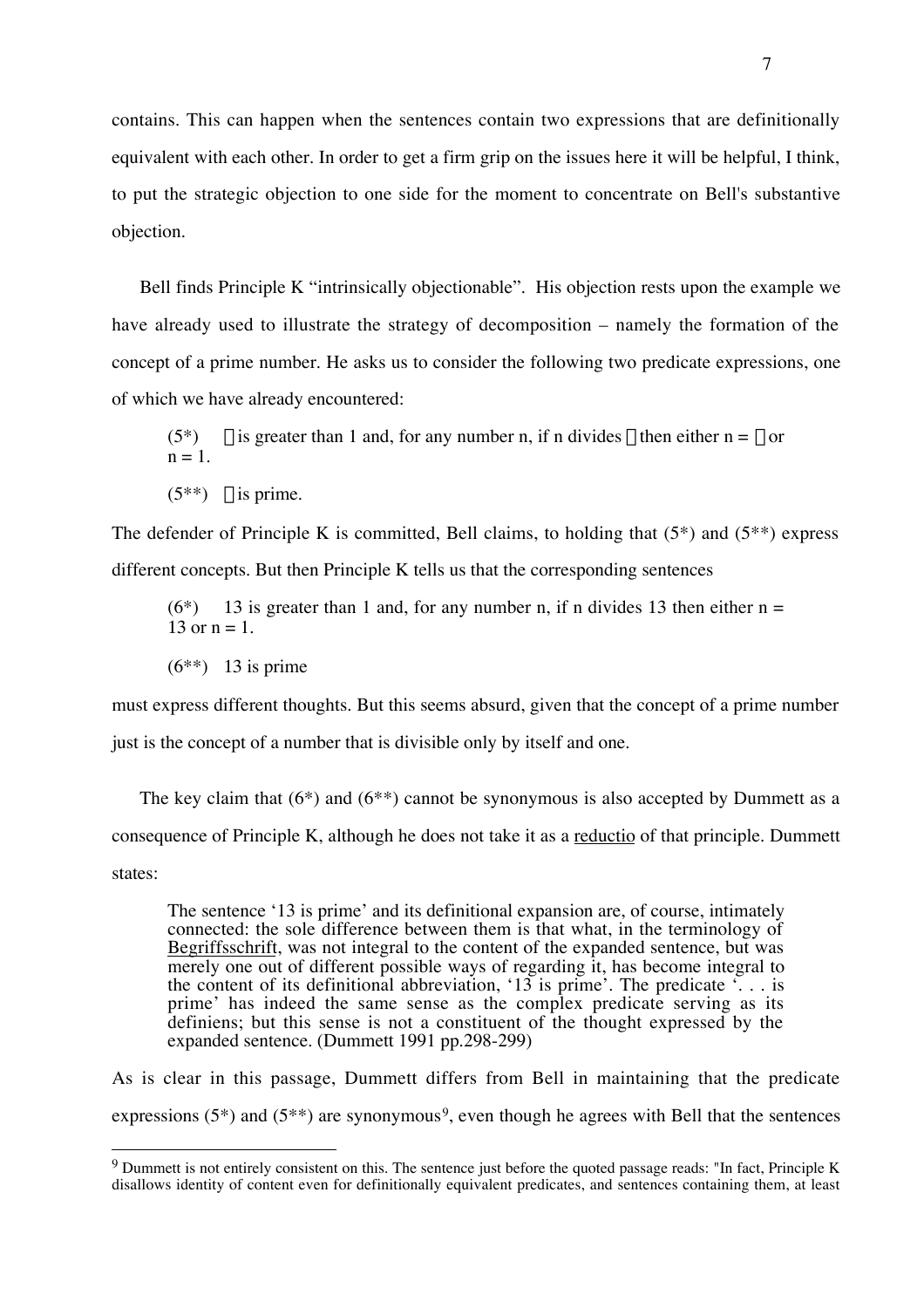(6\*) and (6\*\*) obtained by completing those predicate expressions with the name of a number will not be synonymous. The lack of synonymy at the level of the sentence comes about because  $(6^{**})$  picks up only one of the ways in which  $(6^*)$  should be analysed, and it does not identify what one might term the canonical analysis of  $(6^*)$ . The canonical analysis of  $(6^*)$  represents the structure that must be grasped by anyone who is to understand the sentence, and the whole point of the doctrine of decomposition is that (6\*) can be understood by somebody who does not understand that it contains the concept expressed in full by  $(5^*)$  and in abbreviated form by  $(5^{**})$ .

It seems to me, however, that both Dummett and Bell are on the wrong track here. Dummett is right against Bell that Frege is committed to holding that  $(5^*)$  and  $(5^{**})$  are synonymous. It seems absurd to say that one predicate expression can be a definitional abbreviation of a predicate expression with which it is not synonymous. Frege himself clearly states that definition requires sameness of sense. In the posthumously published 'Logic in Mathematics' Frege states:

The introduction of a simple sign adds nothing to the content; it only makes for ease and simplicity of expression. So definition is really only concerned with signs. We shall call the simple sign the definiendum, and the complex group of signs which it replaces the definiens. The definiendum acquires its sense only from the definiens. This sense is built up out of the sense of the parts of the definiens. (Frege 1914, p.208)

Clearly, if Frege thinks that the definiendum acquires its sense only from the senses of the parts of the definiens then he cannot deny that they must be synomymous.10

According to Bell the non-synonymy of (6\*) and (6\*\*) follows from the non-synonymy of their respective predicate components  $(5^*)$  and  $(5^{**})$ . This cannot be right. But what about Dummett's suggested derivation of the non-synonymy of  $(6^*)$  and  $(6^{**})$  from the doctrine of decomposition? The position Dummett attributes to Frege is unattractive. For one thing it is straightforwardly incompatible with the following passage from 'Logic in Mathematics':

We have to distinguish between a sentence and the thought it expresses. If the definiens occurs in a sentence and we replace it by the definiendum, this does not affect the thought at all. It is true we get a different sentence if we do this but we do not get a different thought. (PW, p.208)

given Frege's doctrine of analysis" (Dummett 1991, pp.298). But this denial that definitionally equivalent predicates are synonymous seems to be a slip of the pen.

<sup>&</sup>lt;sup>10</sup> Compare Grundgesetze I, 27: "By means of a definition we introduce a new name by stipulating thatit is to have the same sense and the same Bedeutung as a name composed of already known signs".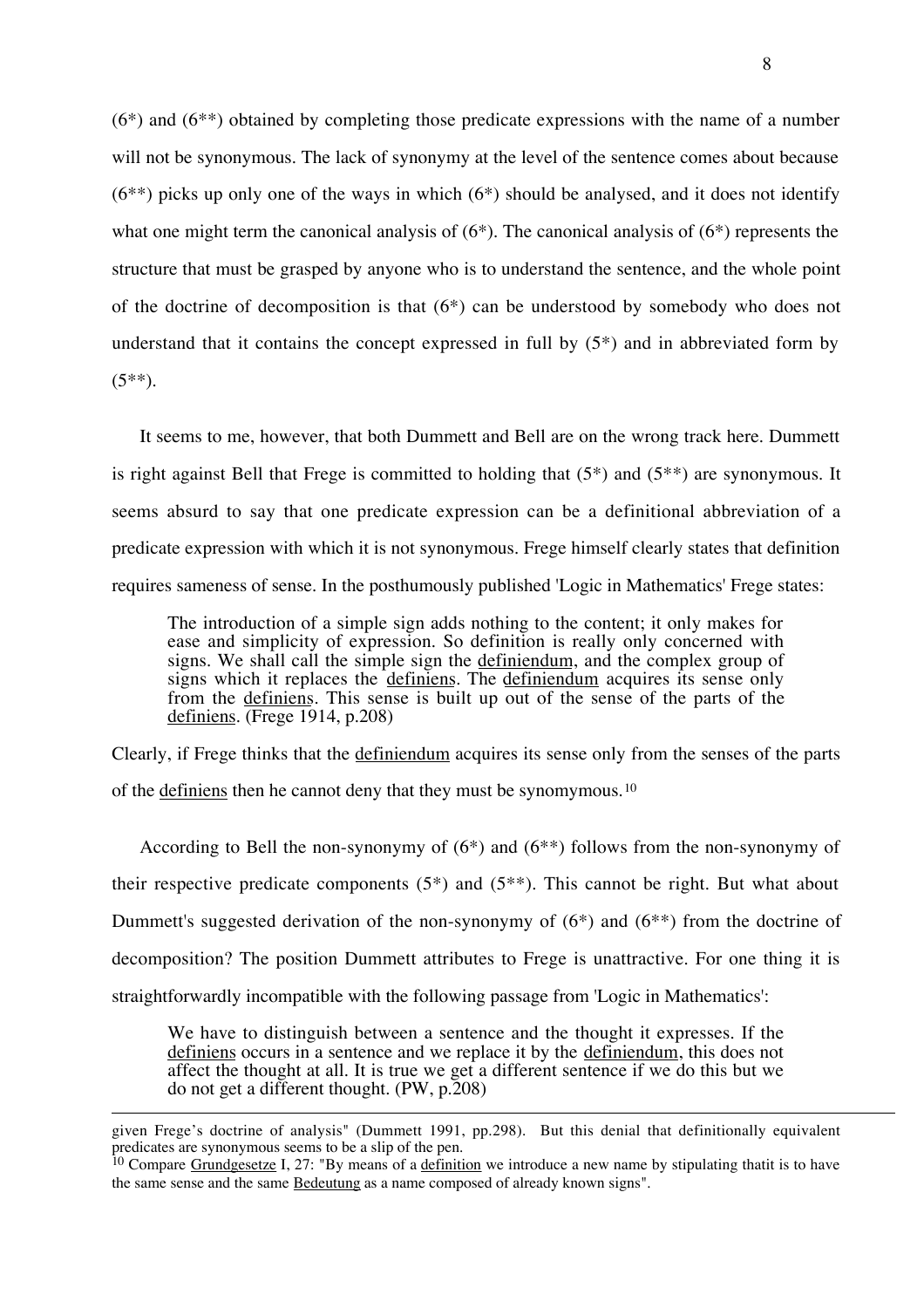But secondly, and perhaps this is what underlies the point Frege is making here, one might suggest that the sentence  $(6^*)$  can be the vehicle of two different thoughts. One of those thoughts is the non-compound thought expressed unambiguously by (6\*\*). This is the non-compound thought that attributes to the number 13 a property that it shares with a range of other numbers (namely, all those numbers that are divisible only by themselves or by 1). But, alternatively, (6\*) can express a compound thought. This is the conjunctive thought that, first, 13 is a number greater than 1 and, second, that any number that divides 13 without remainder must be either 13 or 1. Frege (at least as interpreted by Dummett) is committed to holding that the compound thought is more fundamental than the simple thought. The compound thought reflects the basic composition of the sentence as constructed in a series of stages from atomic sentences.11

There's nothing puzzling about the proposal that (6\*), canonically construed as a compound thought, should express a different thought from  $(6^{**})$  – how, after all, could a compiund thought be identical to a non-compound thought? Nor about the proposal that if we take (6\*) on its non-canonical construal then it must express the same thought as (6\*\*). Of course, if we assume that a sentence (strictly, a sentence-type) that is neither lexically nor syntactically ambiguous and contains no demonstrative elements can only express one thought, then it is natural to identify that one thought with the thought that is isomorphic with its canonical analysis. But the assumption seems seems profoundly incompatible with the doctrine of decomposition. The idea that a sentence can express a range of thoughts is a natural interpretation of the thesis that a given sentence can be analysed in different ways.

Consider the sentence that Frege used to illustrate the doctrine of multiple analyses in Begriffsschift, namely, 'Cato killed Cato' (Frege 1879, §9). As he notes this sentence is susceptible to four different function-argument analyses, which we might convey as follows:

(1) Cato,  $\xi$  killed $\xi$ , Cato(i.e. 'Cato' fills both argument places in the function-name ' $\xi$  killed  $\zeta$ ')

(2) Cato,  $\xi$  killed Cato (i.e. 'Cato' is the argument of the function-name ' $\mathcal{E}$  killed Cato')

<sup>&</sup>lt;sup>11</sup> Dummett's position, and in particular its dependence on the distinction between simple and complex predicates has been contested in Geach 1975 and Currie 1985. Dummett defends the distinction in Ch. 16 of his 1981.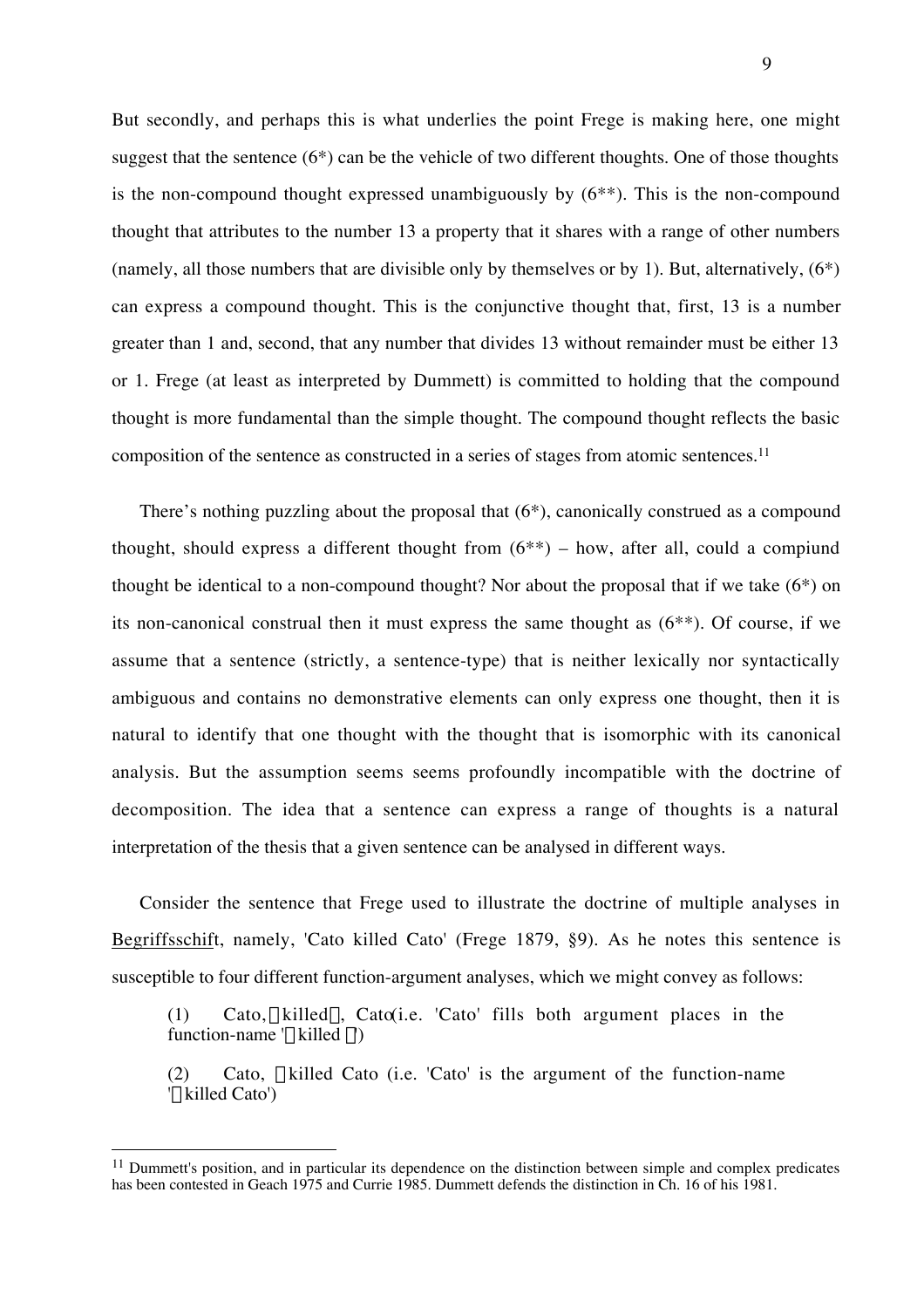(3) Cato, Cato killed  $\xi$  (i.e. 'Cato' is the argument of the function-name ' $\xi$  is killed by Cato')

(4) Cato,  $\xi$  killed  $\xi$  (i.e. 'Cato' is the argument of the function-name  $\xi$  killed himself).<sup>12</sup>

To each of these function-argument analyses there corresponds a distinct thought. Since each analysis is an analysis of the sentence 'Cato killed Cato' it follows that 'Cato killed Cato' can express four distinct thoughts.

It might be wondered just how faithful this proposal is to Frege's conception of thoughts. Frege repeatedly remarks that a thought is the sense of a sentence, but at no point does he say that a thought is the sense of a sentence under a particular analysis or under a particular decomposition. So why should he be credited with the view that a single sentence can express multiuple thoughts?13 In order to see why this *has* to be Frege's position we need to consider the alternative way of understanding decomposition. What is it for a sentence to be analysable in different ways, if not for it to be capable of expressing a range of different thoughts? The only possibility is that the sentence expresses a single thought which can be analysed in different ways. But what could it mean to say that a thought can be analysed in different ways? It must mean that new thoughts are generated from the original thought. But then, by Frege's thesis of the isomorphism between sentences and thoughts (Thesis A), there must be a sentence corresponding to each one of these thoughts. Unless the view I am advocating is correct, these sentences must be different from the original sentence. But there is absolutely no reason to think that there will always be such a sentence, as the examples we have already considered clearly indicate. Consider (6\*). This can be decomposed in two different ways, one corresponding to a compound thought (its canonical analysis) and the other to a non-compund thought (corresponding essentially to the thought that 13 is a prime number. The possibility of this decomposition does not depend upon the existence of an expression  $\xi$  is prime' to mark the noncompound reading. Similarly of the four possible decompositions we have noted of the sentence 'Cato killed Cato' only the final one can properly be said to have a distinct sentence ('Cato killed

 $12$  Frege actually only identified three function-argument analyses of 'Cato killed Cato', not distinguishing between (1) and (4). This was an oversight.

 $13$  I am grateful to Michael Dummett for urging me to address this point.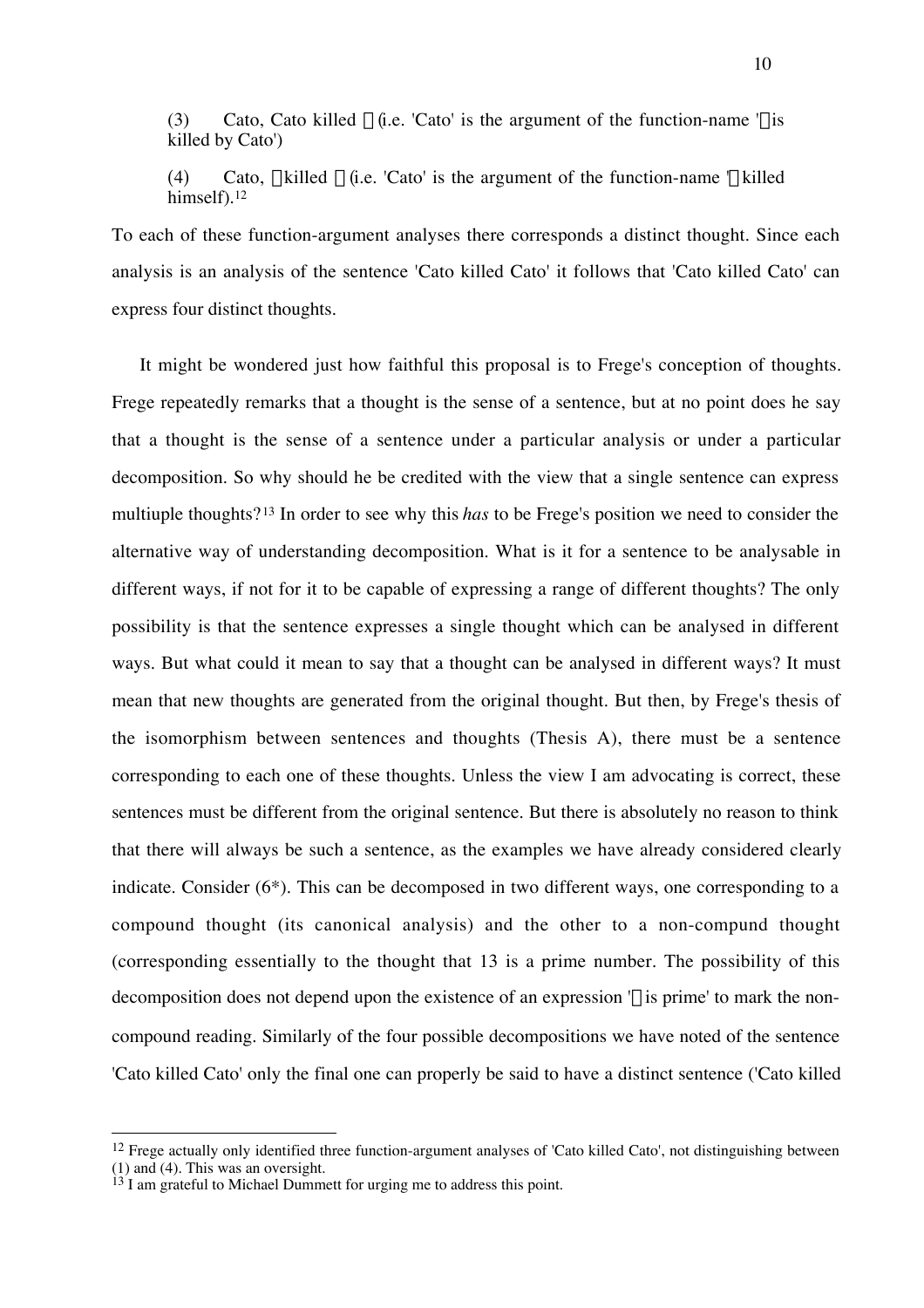himself') corresponding to it.<sup>14</sup> Each of the other three decompositions has the same sentence corresponding to it, namely, 'Cato killed Cato'. The different decompositions are marked by the different inferences they make possible. So, for example, on the third decomposition one can infer that someone was killed by Cato, while on the second one can infer that someone killed Cato. In each case the sentence that, under Frege's Thesis A, corresponds to each decomposition is none other than the original sentence 'Cato killed Cato'.

The suggestion does not seem to be in conflict with Frege's fundamental idea (Thesis A) that the structure of a sentence can serve as a model of the structure of a thought. Thesis (A) does not say that sentences ought to have a single semantic structure. All it says is that to each such structure there corresponds a thought and, conversely, that every thought corresponds to some construal of the structure of a sentence. Nor is it in conflict with Frege's insistence that every token sentence, if it expresses a thought that is true or false at all, must express one that is true or false tout court. The different thoughts for which a single sentence may be the vehicle are all logically equivalent, in the sense that they necessarily always have the same truth-value. The way in which a sentence is decomposed cannot affect its truth-value. The decomposition of a sentence merely affects the inferences that can be drawn from that sentence. Nonetheless, although the different thoughts for which a single sentence may be the vehicle are logically equivalent, they are not semantically equivalent. For any sentence that can be decomposed (that is to say, for any non-atomic sentence) only one of the thoughts that it expresses must be grasped if that sentence is to be understood. This fundamental thought is the one whose structure reflects the basic composition of the sentence – either as an atomic sentence or as constructed in a series of stages from atomic sentences.

I cannot see how to interpret all this other than by attributing to Frege the view that a single sentence can express distinct thoughts. Nonetheless, the fact remains that Frege did not explicitly adopt the view that I am ascribing to him. It is hard to strike a balance between textual fidelity

<sup>&</sup>lt;sup>14</sup> And this, in fact, is a contingent feature of our language. We would still be able to grap the concept of suicide even if our language did not contain the machinery of reflexive pronouns or the word 'suicide'. We would be able to grasp it in terms of the two argument-places in the relational predicate '– killed –' necessarily being occupied by names of the same individual when we wish to use it to express that concept rather than the standard concept of killing. That is, we would grasp the concept as ' $\xi$  killed  $\xi'$ ' rather than as  $\xi$  killed  $\xi'$ .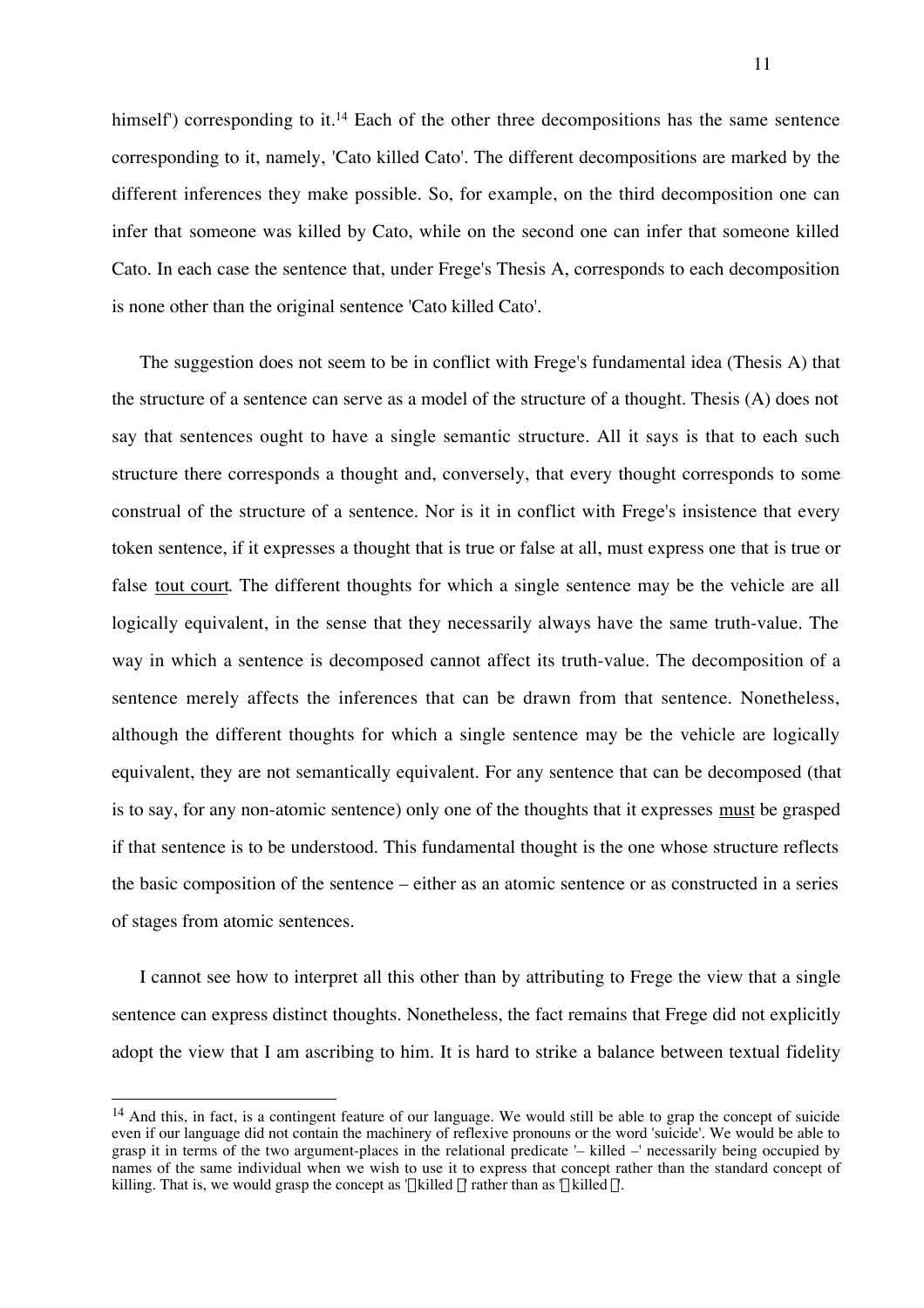and the principle of charity, and it may well be that my proposal counts as an emendation of Frege's doctrine rather than an intepretation of it. But, even if it is an emendation, it is not one that does violence to Frege's other views in this area - and arguably it is a necessary emendation if we are to preserve consistency in the face of his account of decomposition.

In any case, to return to the thread of the argument, the idea that a single sentence can express different thoughts gives us the tools to rebut Bell's substantive objection to Principle K. Even if we agree with Bell that any principle entailing that (6\*) and (6\*\*) must express different thoughts should indeed be rejected, it is not clear that Principle K has that consequence. It is true that  $(6^*)$  and  $(6^{**})$  can express different thoughts. But they can equally express the same thought. And this ambiguity is exactly what we would expect on Frege's view, given his commitment to Thesis (A) and to the doctrine of decomposition.

Nor does the suggestion that the sentence  $(6^*)$  can be the vehicle of two distinct thoughts bring us into conflict with Criterion R (if two sentences express the same thought then anyone who grasps the thought expressed by both must immediately recognize one as true if he recognizes the other as true). On the contrary, it is inconceivable that someone should understand both  $(6^*)$  and  $(6^{**})$  and accord them different truth-values. Nor could anyone understand  $(6^{**})$ without ipso facto understanding  $(6^*)$ .<sup>15</sup> But one can understand  $(6^*)$  without understanding  $(6^{**})$ , because  $(6^{**})$  picks out just one of the thoughts that might be expressed by  $(6^*)$ .

We might extract a general principle from this by noting that, when expression A is an expression being defined (say  $\xi$  is bachelor' or ' $\xi$  is prime') and B the expression in terms of

<sup>&</sup>lt;sup>15</sup> It might be suggested that this is clearly false, since there are ways by which one could come to understand  $(6^{**})$ that would not put one in a position to understand (6\*). For example, a monolingual speaker of German who has been authoritatively told that  $(6^{**})$  means the same as "13 ist prim" would understand  $(6^{**})$  without knowing what on earth to make of (6\*). It seems to me, however, that this objection lacks force. Most accounts of linguistic understanding expressly distinguish what is often termed 'phrasebook mastery' of a segment of a language from genuine mastery of a language (or segment thereof). The difference is that genuine understanding is compositional and structured. When we genuinely understand a sentence we do so in virtue of our understanding of its constituent elements. When, in contrast, we have phrasebook mastery of a sentence we "understand" the sentence only as an unstructured whole. Our "understanding" is not genuine precisely because it is not a function of distinct abilities that can be put to work to make sense of further sentences of the same language. Although, of course, in the current example the phrasebook understanding is grounded in a compositional understanding of a German sentence, the English sentence is not itself understood compositionally. I would say, therefore, that there is a very real sense in which the English sentence is not actually understood by the monolingual speaker of German, although the German speaker is in a position to assign it a truth-value – and indeed, from an epistenological point of view, he may be perfectly justified in so doing.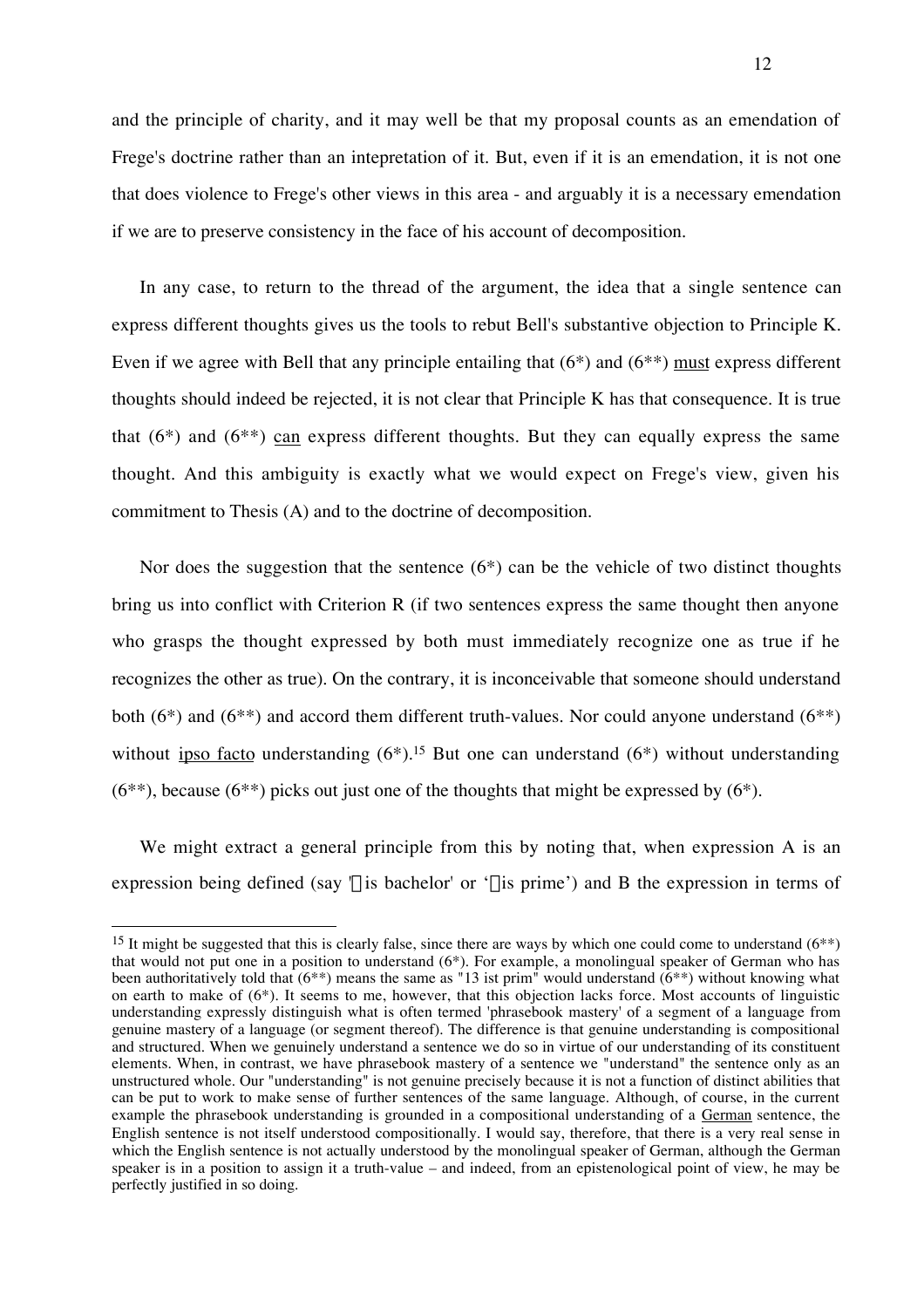which it is being defined (say ' $\xi$  is an unmarried adult male' or ' $\xi$  is greater than 1 and, for any number n, if n divides  $\xi$  then either n =  $\xi$  or n = 1'), anyone who understands A will of necessity understand B. The converse does not hold, which is why (as we noted earlier) from the fact that one can understand one but not the other of a pair of sentences it is fallacious to conclude that they are not synonymous.. One can learn something by being told of a definitional equivalence — but only if one is in the situation of understanding the definiens but not the definiendum.

Let us return now to Bell's strategic argument against the deployment of Principle K. The objection, it will be remembered, was that Principle K can be applied only if we have some criterion independent of syntactic structure for determining when two or more sentences have different conceptual structure. The fact that the first member of each pair can be understood without the second being understood does not immediately give us such a criterion – because of the possibility of unknown definitional equivalence. All that the proposed criterion shows is that either the two sentences are non-synonymous or that the second sentence contains some unfamiliar expression definitionally equivalent to some expression in the first. From the general principle that emerged in the previous paragraph, however, we can conclude that in the case where the two expressions are definitionally synonymous the relation of definitional equivalence must hold between a definiens in the first sentence and a definiendum in the second. Applying this to our two pairs of sentences yields the result that, when we apply the criterion proposed earlier, we should conclude that either the first and second members of each pair have different conceptual structures or some expression in the second sentence is a definitional abbreviation of an expression in the first.

This gives us enough to block Bell's argument that Principle K can only be applied by question-beggingly presupposing that the structure of a sentence is a good guide to the structure of the thought that it expresses. Clearly, we can understand the first member of each pair without understanding the second. This tells us that one branch or other of a disjunction holds. Let us consider, then, the first branch of the disjunction. If the thoughts expressed by the first and second members of each pair are composed of different concepts then by Principle K the two sentences cannot express the same thought. There is no threat here to Thesis A. On the second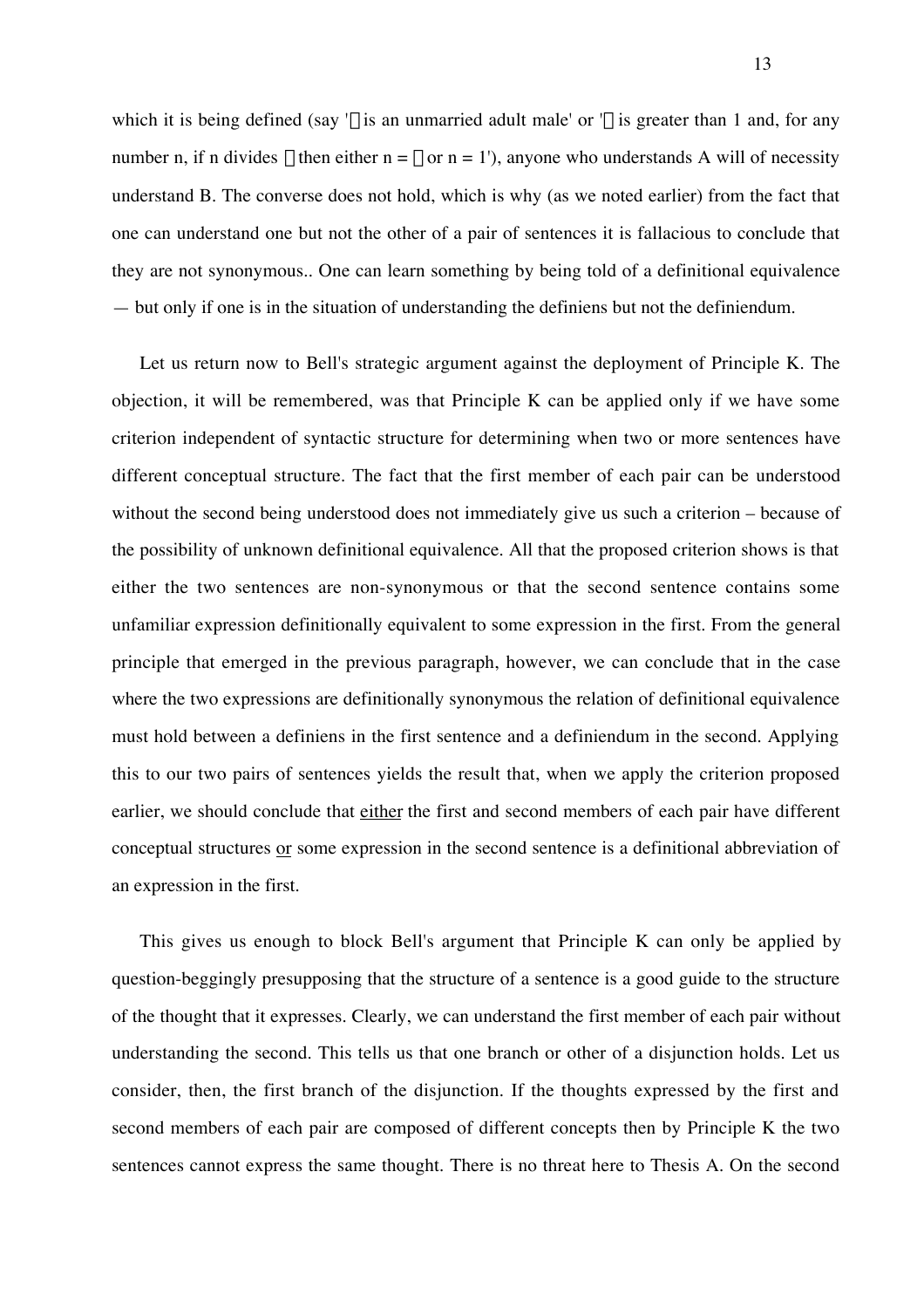branch, however, some expression in the second sentence is a definitional equivalent of some expression in the first sentence. So, for example, talk about identity of directions might just be seen as a fancy way of saying what could equally well be said by talking about lines being parallel. But this is no threat to Thesis A either, because if this is the case then the first and second members of each pair do indeed express the same thought, but there are no interesting differences of structure between them. In fact, on this branch of the disjunction, the criterion itself settles the issue without any need at all to bring Principle K into play.

We can, therefore, draw three substantive conclusions from the discussion so far:

(1) Dummett is correct, as against Bell, that the pairs of sentences Frege discusses in Grundlagen §64-7 are not examples of differently structured sentences expressing one and the same thought.

(2) Dummett's reasons for holding that two sentences differing from each other only in that a definiens is substituted for a definiendum cannot be synonymous are unconvincing. His argument can be accommodated by recognising (as indeed one needs to do on independent grounds) that a single sentence can express a range of different thoughts.

(3) We must reject Bell's argument that it is question-begging to appeal to the principle that two sentences involving different concepts must express different thoughts. It is possible to get an independent grip on whether two thoughts involve different concepts without presupposing that the structure of a sentence is a good guide to the structure of the thought it expresses.

# **II**

What about the more general question of the tenability or otherwise of attributing to Frege Thesis (B), that two structurally different sentences can express one and the same thought? Obviously everything depends upon what 'structurally different' means. There is a sense in which Frege's notion of constructive definition allows structurally different sentences to express one and the same thought. As we have seen a constructively defined simple sign is synonymous with a complex sign so that they are intersubstitutable salva significatione. Since a sentence containing a simple sign is obviously different in structure from a sentence containing a complex sign, it looks very much as if sentences with different structures can express one and the same thought. But this does not address, I think, the real issue posed by Thesis (B). As Frege stresses in 'Logic in Mathematics', the difference in sentential structure between definiens and definiendum is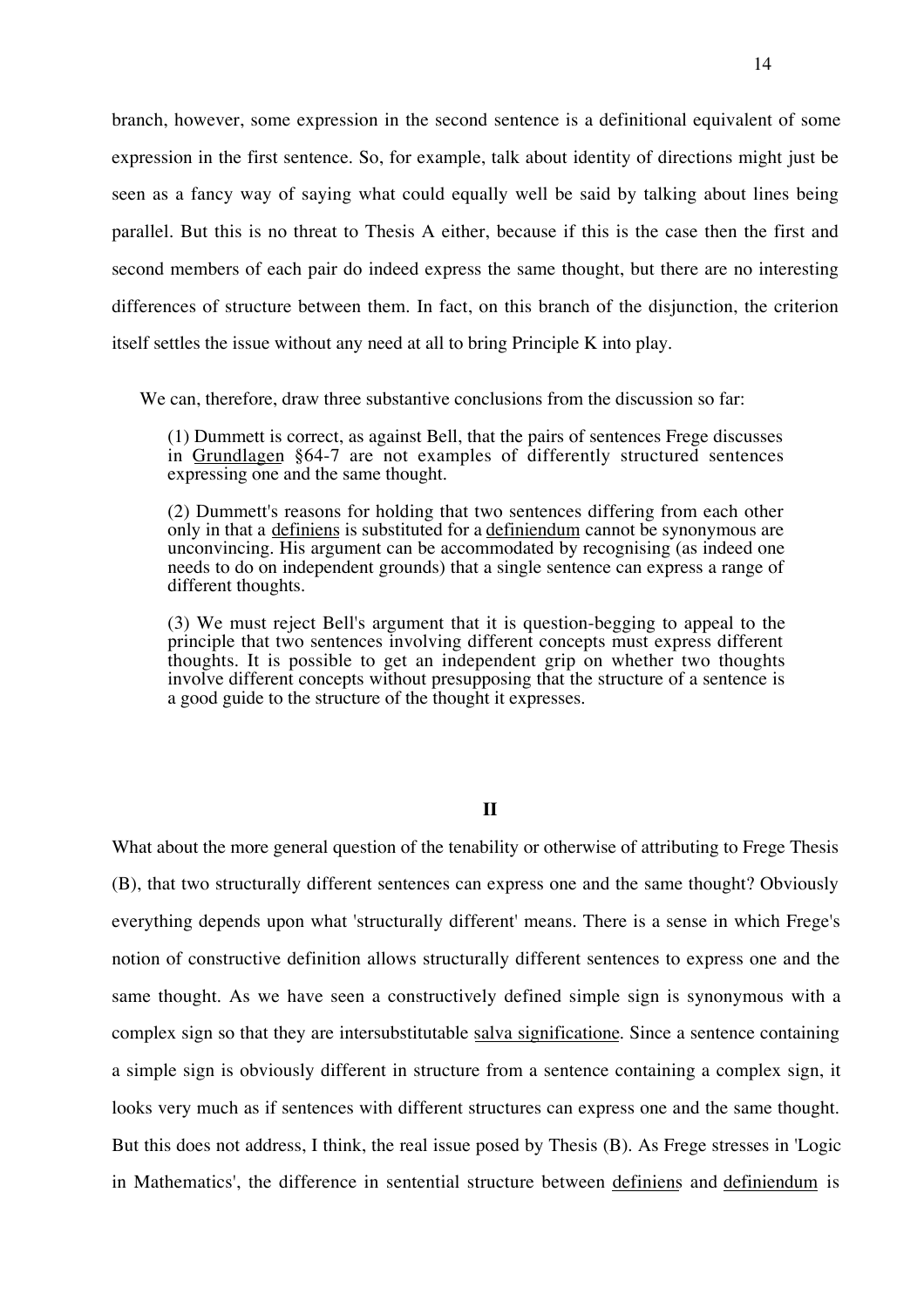essentially a matter of convenience. But, as we have seen, the real question concerns differences in sentential structure that entail differences in conceptual structure. Definiens and definiendum can be written differently in primitive notation – but they do not have to be.

When we consider only differences in sentential structure that entail differences in conceptual structure it looks as if Thesis (B) and Principle (K) are directly incompatible. So, if Dummett is right in affirming Principle (K) then he must be right in rejecting Thesis (B). And Principle (K) does seem extremely plausible. But there do seem to be cases in which, by Frege's own lights, Principle (K) does not seem to hold. In a footnote to the essay 'Compound Thoughts', for example, Frege suggests that 'A & A' expresses the same thought as 'A' (1918-1919c, p.393 n.21). Clearly, though, since one sentence involves the concept of conjunction and the other does not, Principle (K) entails that they express different thoughts. A similar problem arises with double negation. It has seemed obvious to many philosophers that there can be no difference in content between a thought and the negation of the negation of that thought. Currie, for example, has used this to argue (1985, p.297) that Frege's account of the composition of thoughts is incoherent. Yet the obvious differences in conceptual structure between a thought and its double negation will, by Principle (K), entail that they are two different thoughts.

The footnote about conjunction should not be taken too seriously, however. Frege cites the supposed synonymy of 'A' and 'A  $\&$  A' as analogous to the indubitable synonymy of "A  $\&$  B' and 'B & A'. But it is highly plausible that, if he had thought about it a bit more, he would have realised that there is no analogy. The difference between the two sentences 'A & B' and 'B & A' is purely notational - but the same can hardly be said of 'A' and 'A  $\&$  A', given that 'A' is a simple thought and 'A  $\&$  A' a compound thought.

As far as double negation is concerned, the situation is less clearcut. On the one hand, in the essay 'Negation' he says pretty clearly that, of the two thoughts 'A' and ' $\sim A$ ', either both are true or neither is (1918-1919b, p.389). Clearly if there are two thoughts then they can't be the same. The form of words seems incompatible with a belief in the synonymy of 'A' and ' $\sim A$ ', particularly since he summarises the discussion by saying: "Wrapping up a thought in double negation does not alter its truth-value" (ibid.). Perhaps it is unfair to put too much weight on the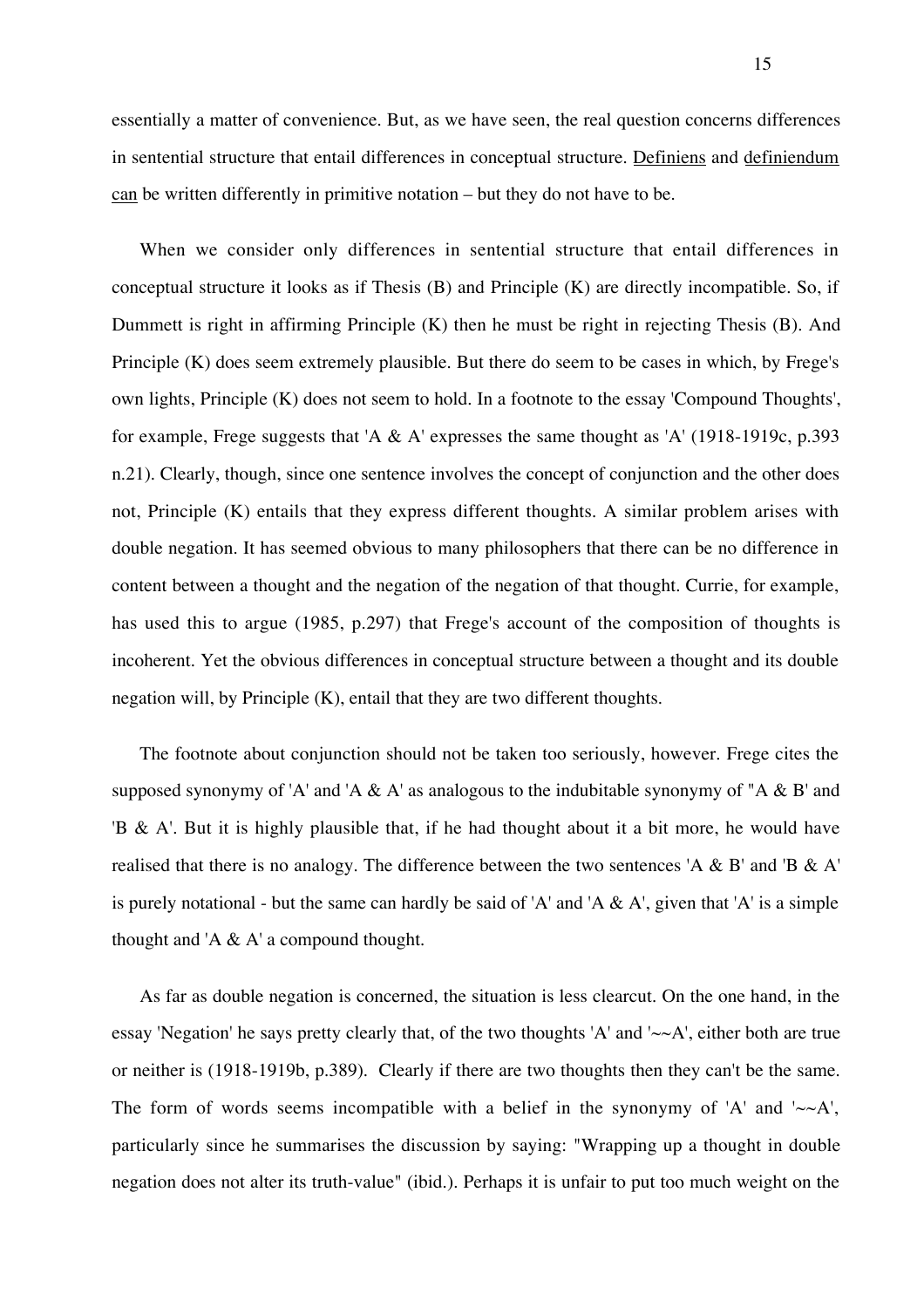metaphor, but it is hard to see one can wrap something up and still be left with what one started with. On the other hand, however, in the more or less contemporaneous 'Compound Thoughts' (1918-1919c) he commits himself unequivocally to the synonymy of 'A' and ' $\sim A$ ' (ibid. p. 399). What are we to make of this?

I think, on balance, that we should be cautious of putting too much weight on Frege's views on double negation. This is partly because he seems to say different things. More importantly, he could adopt either of the two views he offers in Logical Investigations without any serious implications for the rest of his thought. For example, although in 'Compound Thoughts' he does rely on the supposed synonymy of 'B' and ' $\sim B$ ' in inferring from

 $(not-(not-B))$  &  $(not-A)$ 

to

 $B & (not-A),$ 

it is clear that he does not need to hold that 'B' and its double negation are synonymous. The inference goes through perfectly well on the logical equivalence of 'B' and ' $\sim B$ '. I suspect that, as with 'A  $\&$  A', this is just not something to which he gave an enormous amount of thought. If we want compelling grounds for ascribing to Frege the view that differently structured sentences could express a single thought we had better look elsewhere.

A better place to look for evidence that Frege was indeed committed to Thesis B is his views on truth. Frege famously argued that 'true' is not an adjective in the normal sense of the word and truth not a property. Part of his reason for saying this is that there is no difference in sense between 'A' and 'A is true'. Yet he was also of the view that the predicate expression '– is true' has a sense. In 'My Basic Logical Insights', for example, he writes:

If I assert 'it is true that sea-water is salt', I assert the same thing as if I assert 'seawater is salt'. This enables us to recognize that the assertion is not to be found in the word 'true', but in the assertoric force with which the sentence is uttered. This may lead us to think that the word 'true' has no sense at all. But in that case a sentence in which 'true' occurred as a predicate would have no sense either. All one can say is: the word 'true' has a sense that contributes nothing to the sense of the whole sentence in which it occurs as a predicate. (Frege 1915, p.252)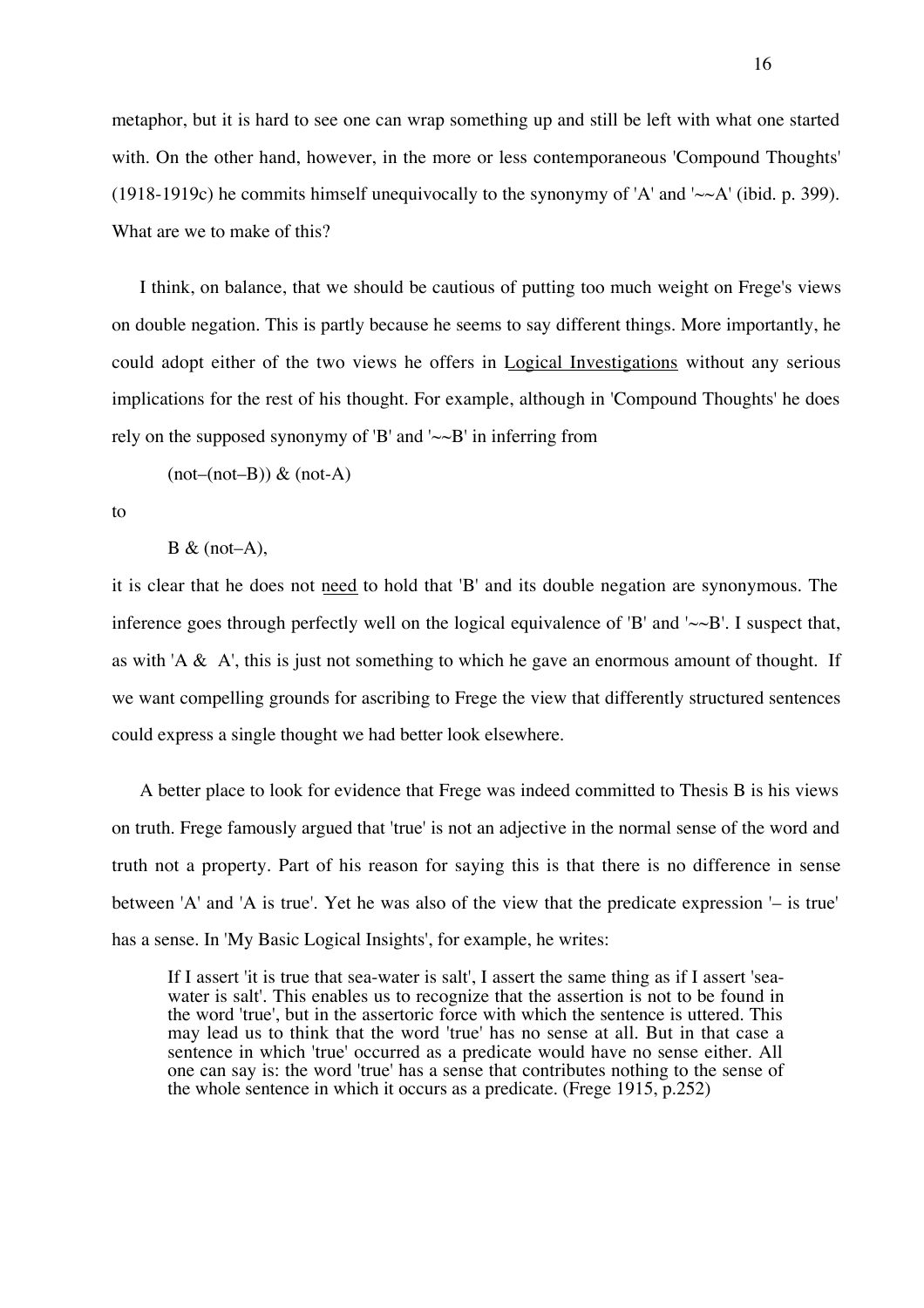The conflict is clear enough. If the predicate '– is true' has a sense then the conceptual structure of 'A is true' differs from that of 'A'. Hence by Principle (K) the two sentence cannot express the same thought. Yet Frege says they do express the same thought.

In the case of 'A' and 'A  $\&$  A' it seemed most plausible to deny any thesis of identity of content. This strategy is clearly unavailable for 'A' and 'A is true'. That these two sentences express the same thought is integral to Frege's account of assertoric force, as well as to much of what he says about truth. It is hard to see how Frege could abandon it. If we are to reconcile the tension between synonymy and difference in conceptual structure then it must be the second we reject on Frege's behalf. But how could 'A' and 'A is true' have the same conceptual content? Let us look again at Frege's argument. He argues that, were they to have identical contents, this would entail that any sentence in which the truth predicate featured also lacked a sense, and hence that it would be possible to transform any meaningful sentence 'A' into a sense-less sentence by prefixing it with 'It is true that –'. Clearly this is absurd. One might feel, however, that Frege is being too hasty here. He seems to be tacitly assuming that all grammatically distinct parts of a sentence must have a sense for the sentence as a whole to have a sense. And it might be objected that the whole point of the redundancy theory of truth (of which we are considering a special instance) is that the truth predicate cannot be a semantically relevant part of a sentence. This doesn't mean that the thought expressed by a sentence predicating truth of another sentence has a gap in it where the sense of '– is true' ought to go. Rather, it means that the difference between 'A is true' and 'A' is in some sense akin to the difference between a sentence that contains the adverb 'regrettably' and the sentence that results from removing the adverb. The word 'regrettably' does not have a sense (Frege 1918-1919), but that hardly prevents sentences in which it features from expressing a thought.

Frege's reason for holding that the word 'regrettably' has no reflection at the level of the thought expressed is that there is no difference in truth condition between 'A' and 'regrettably A'. He makes the same claim for 'A and B' and 'A but B'. So why can we not simply resolve the problem on his behalf by maintaining that the same holds of 'A' and 'A is true'?<sup>16</sup> The reason is  $\overline{a}$ 

<sup>16</sup> With the difference, of course, that the distinction between 'A' and 'A is true' (unlike that between 'A and B' and 'A but B' is unlikely to be analysed as a difference in tone.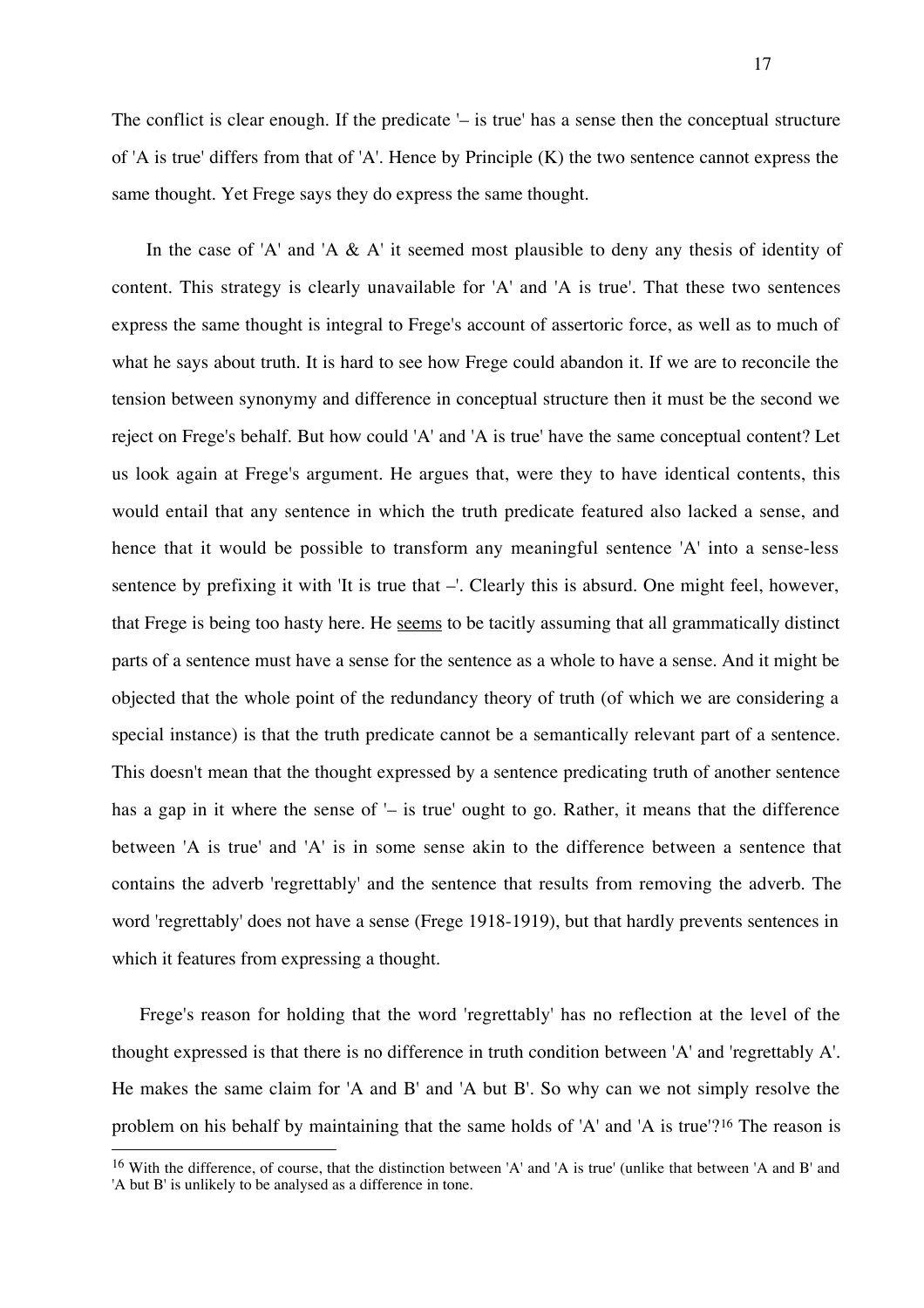straightforward. Adopting any version of the redundancy theory of truth would be incompatible with holding, as Frege of course did, that we understand the sense of a sentence through grasping its truth-condition. Or rather, it would be incompatible with holding that any such account could be informative. The point has been elegantly put by Dummett:

If all it means to say that 'Frege died in 1925' is true is that Frege died in 1925, then the knowledge that 'Frege died in 1925' is true just in case Frege died in 1925 is the 'knowledge' that Frege died in 1925 just if Frege died in 1925. In the same way, if the whole explanation of the sense of the word 'win' consisted in a stipulation, for each game, of the conditions under which one player or another was said to have won, then a knowledge of what a particular game is could not involve knowing what it is to win that game: for the knowledge that, e.g., one wins a game of chess when one either check-mates one's opponent or he resigns would amount to no more than the 'knowledge' that either one checkmates one's opponent or he resigns when one checkmates one's opponent or he resigns, which is no knowledge at all. (Dummett 1973, p. 459)

The point is devastating. It is no use trying to respond by holding that there is a difference between understanding the sentence ' "Frege died in 1925" is true' and understanding that 'Frege died in 1925' is true. What could this difference possibly consist in?

It follows, then, that Frege's commitment to the informativeness of explaining the sense of a sentence in terms of grasp of a truth condition rules out the possibility of his consistently holding a redundancy theory of truth. This in turn entails that he must hold that there is a difference in conceptual structure between 'A' and 'A is true'. But then, given his insistence that 'A' and 'A is true' express the same thought, it follows that Frege is committed to Bell's Thesis (B). To return to the main thread of the argument, although Dummett is quite right to argue, against Bell, that Frege's discussion of numbers and directions in Grundlagen does not provide examples of differently structured sentences expressing one and the same thought, he is wrong to maintain that Frege's theory is incompatible with Thesis (B). Quite the contrary. For every sentence, Frege is committed to the existence of a further sentence with a different structure but expressing the same thought. Indeed, he is committed to indefinitely many such sentences, if one takes into account iterations like 'It is true that it is true that A is true'.

It might be thought that Frege's position here is inherently unstable. How can there be an indefinite hierarchy of differently structured sentences expressing the same thought? As we have seen, saying that 'A is true' is differently structured from 'A' implies that the predicate '– is true'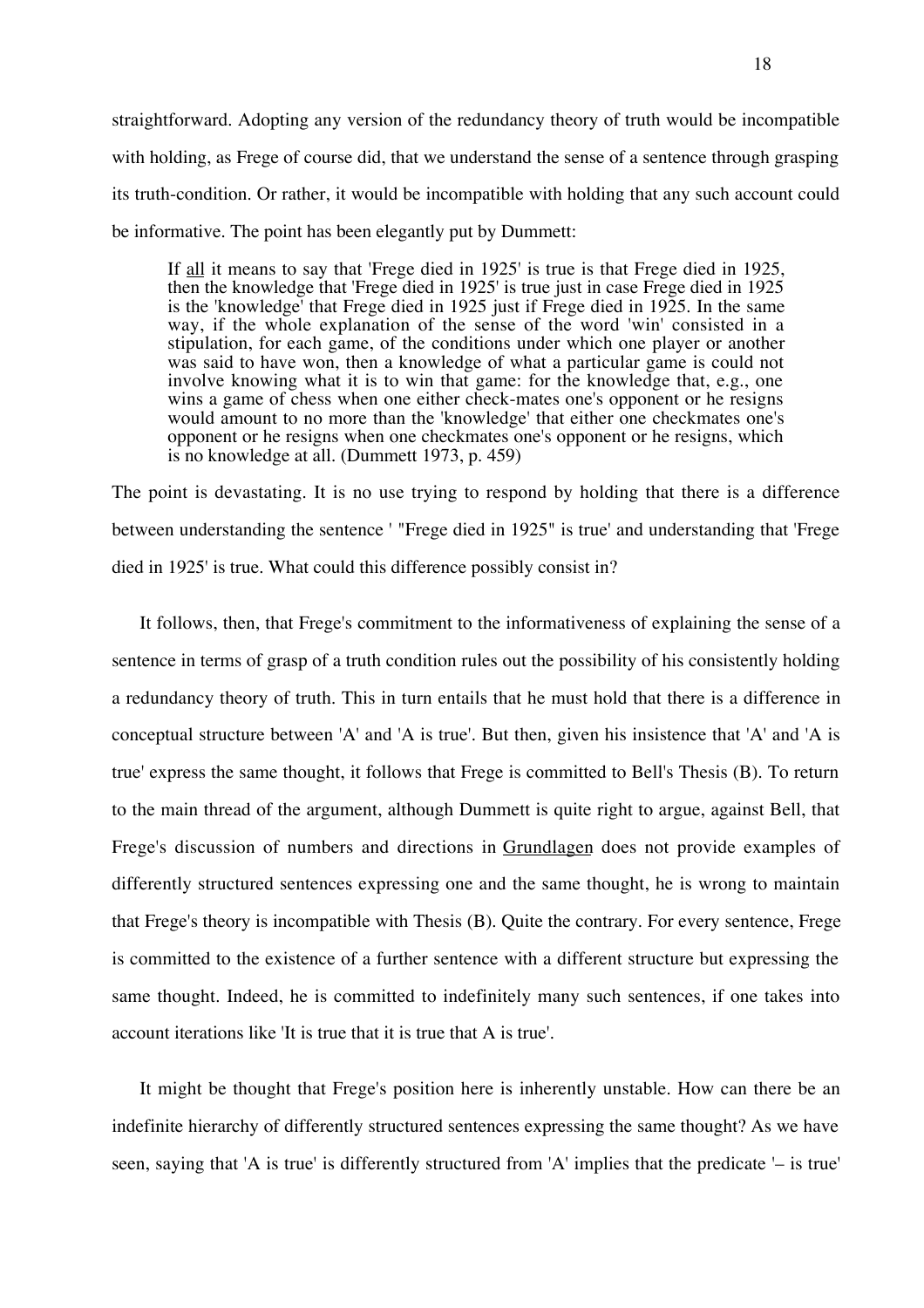has a genuine sense. But how can it have a genuine sense if it makes no contribution to the thought expressed by the sentence within which it features? One would be forgiven for finding it hard to see what exactly it is that distinguishes Frege's theory from the redundancy theory that we have seen he cannot accept.

The problem is partly Frege's own fault. Like many philosophers, when he discusses truth he tends to consider only predications of truth to assertoric sentences of the most straightforward type, like the example we have already considered of 'sea water is salt'. These are predications of truth in which what is said to be true is explicitly supplied. It is certainly true that, in a language in which all predications of truth were of this form, and in which 'A' and 'it is true that A' were deemed synonymous, there would be no way of attributing a sense to the predicate '– is true'. But our language is not, of course, such a language. We predicate truth of things that are only indirectly supplied, as in sentences like 'the last thing Frege said about truth was true'. What distinguishes these indirect truth predications is that when we remove from them the truth predicate we are not left with the sentence (or sentences) expressing the thought whose truth we wished to assert. We are left merely with a name of that sentence. In such cases it seems plausible that, unless the predicate '– is true' had a sense, no thought would be expressed.17 But these occurrences of '–is true' are the ones that give it its sense. When we take such sentences into account we see why Frege holds both that the predicate '– is true' has a sense and that the sentences 'A' and 'A is true' are synonymous.

Of course, if the predicate '– is true' has a sense then that sense features in any thought expressed by a sentence in which the predicate features. But the sense of the predicate '–is true' is such that, when it is predicated of a standard assertoric sentence, the truth condition of the ensuing sentence is identical to the truth-condition of the original sentence. In the standard case (i.e. when the predication is direct) this is not particularly useful. But when the predicate is indirect the predicate allows us to assert that a truth-condition is satisfied (a state of affairs holds) without knowing what that truth-condition/state of affairs is.

<sup>&</sup>lt;sup>17</sup> These case have for this very reason always been the Achilles heel of redundancy theories of truth.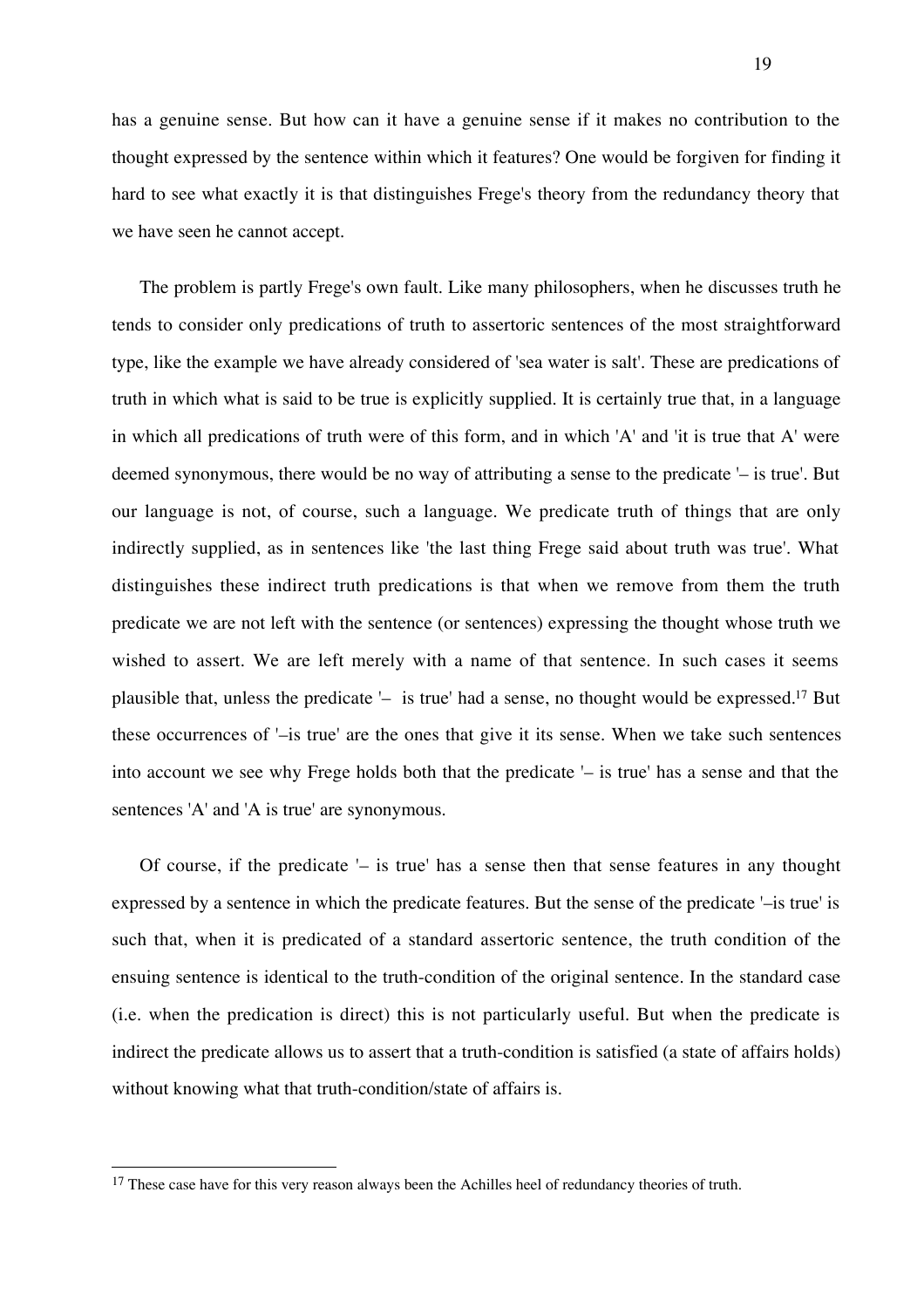Hence we see both why Frege was committed by his views on truth to Thesis B (that differently structured sentences can express the same thought) and why this does not bring him into any conflict with Theses A (that the structuren of a sentence serves as a model for the structure of a thought). The conclusion of this section, therefore, is:

(4) Pace Dummett, Frege is committed to holding that differently structured semtences can express one and the same thought. This is a consequence of his views about truth. But it is not in tension with Thesis A.

# **III**

There is a further respect in which Dummett's interpretation of Frege seems unstable. Dummett himself thinks, and puts it forward as an interpretation of Frege, that the process of abstraction from the first to the second member of each of the two pairs with which we began generates a new concept:

We indeed have, in the transition from the first member of such a pair to the second, a mode of concept formation, and one that follows a pattern common to many distinct instances; but it is a different mode from that which Frege expounded in Begriffsschrift and so strongly emphasised in 'Booles rechnende Logik'. (Dummett 1991 p.301)

But what concepts can be introduced by such a move? Surely not the concepts direction and number. For those concepts we need the explicit definitions offered in Grundlagen §68, whereby the direction of line a is explained as the extension of the concept parallel with line a and the number of Fs is explained as the extension of the concept equinumerous with the concept F. But if those concepts are not introduced then which ones are? Do we have the partial introduction of the concepts number and direction? Or do we have the introduction of some partial concepts number\* and direction\*, standing in some as yet unspecified relation to the concepts number and direction? Surely it is better to abandon all talk of concept formation here, as indeed Frege himself does at the beginning of §68 of Grundlagen. Frege there sums up the discussion in the preceding three sections as follows:

Seeing therefore that we cannot by these methods obtain any concept of direction with sharp limits to its application, nor therefore, for the same reasons, any satisfactory concept of Number either, let us try another way.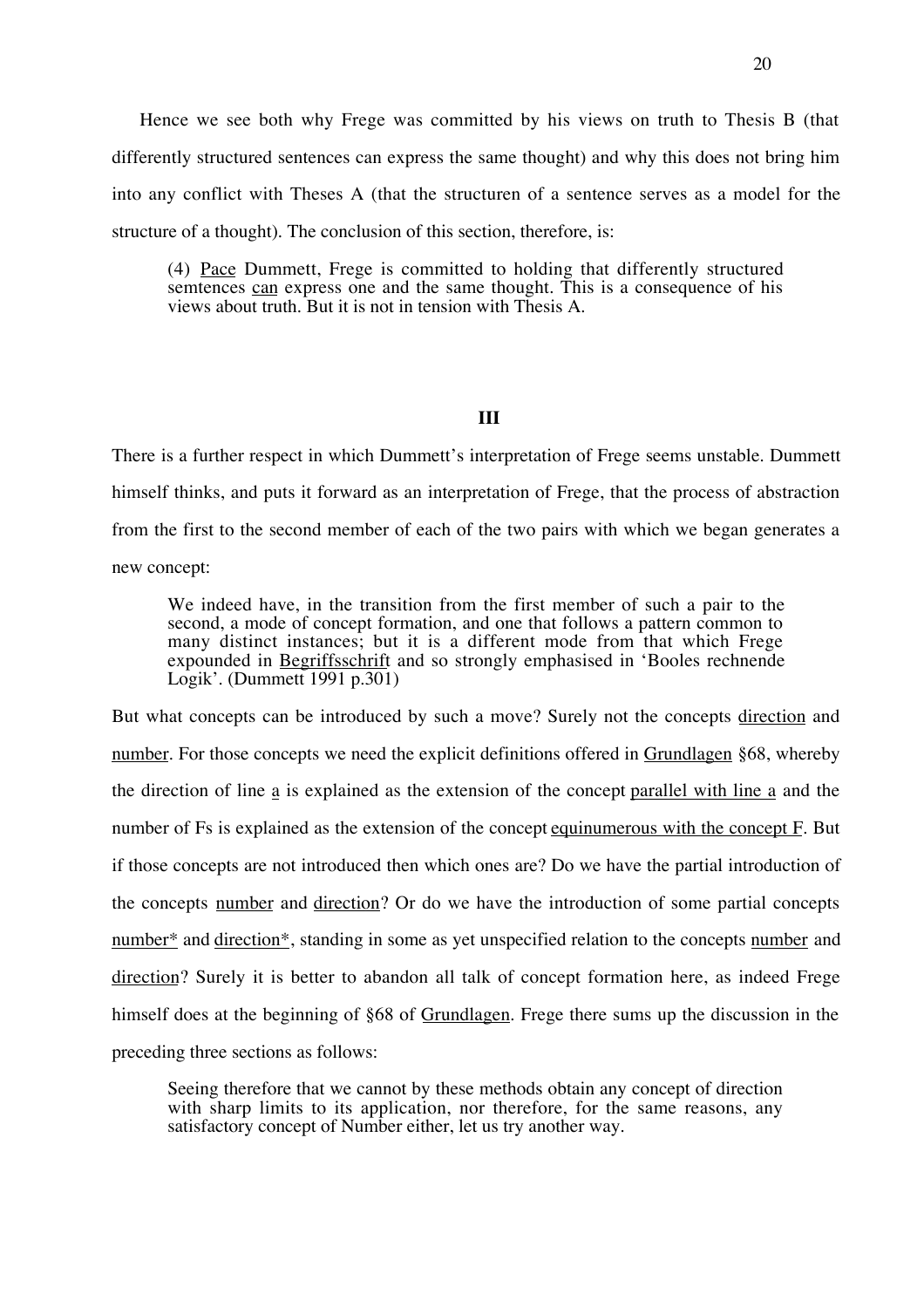The most plausible interpretation seems to be that Frege ought not to be credited with the view

that the move from (2a) to (2b) and from (3a) to (3b) introduces a new concept. That view of

concept formation was proposed, considered and rejected in Grundlagen §64-7.

**IV**

To sum up, then, we can make the following comments on the debate between Bell and Dummett

about the structure of Fregean thoughts.

(1) Dummett is correct, as against Bell, that the pairs of sentences Frege discusses in Grundlagen §64-7 are not examples of differently structured sentences expressing one and the same thought.

(2) Dummett's reasons for holding that two sentences differing from each other only in that a definiens is substituted for a definiendum cannot be synonymous are unconvincing. His argument can be accommodated by recognising (as indeed one needs to do on independent grounds) that a single sentence can express a range of different thoughts.

(3) We must reject Bell's argument that it is question-begging to appeal to the principle that two sentences involving different concepts must express different thoughts. It is possible to get an independent grip on whether two thoughts involve different concepts without presupposing that the structure of a sentence is a good guide to the structure of the thought it expresses.

(4) Pace Dummett, Frege is committed to holding that differently structured semtences can express one and the same thought. This is a consequence of his views about truth. But it is not in tension with Thesis A.

(5) Both Bell and Dummett are mistaken in holding that Frege believed the process of abstracting from an equivalence relation to be a genuine form of concept formation.

#### **Bibliography**

Bell, D. 1987a. 'Thoughts'. Notre Dame Journal of Formal Logic 28, 36–50.

– 1987b. 'The Art of Judgement', Mind 96, 221–244.

– 1996. 'The Formation of Concepts and the Structure of Thoughts', Philosophy and

Phenomenological Research 56, 583–596.

Currie, G. 1985. 'The Analysis of Thoughts', Australasian Journal of Philosophy 63, 283-298.

Dummett, M. 1973. Frege: Philosophy of Language. London. Duckworth.

– 1981. The Interpretation of Frege's Philosophy. London. Duckworth.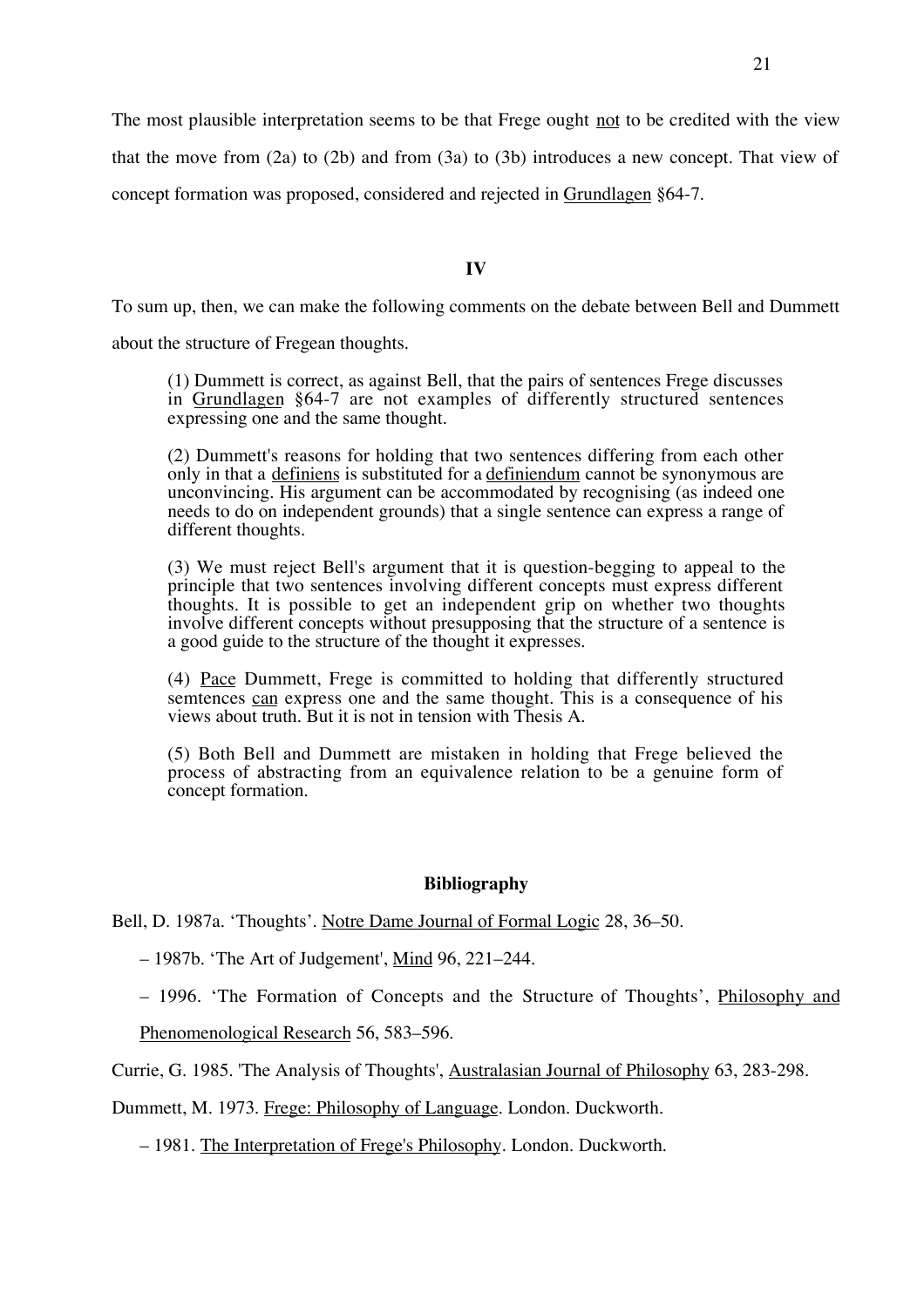– 1991a. 'More About Thoughts' in Frege and Other Philosophers (Oxford. Oxford University Press).

– 1991b. 'Frege and the Paradox of Analysis' in Frege and Other Philosophers (Oxford. Oxford University Press).

– 1991c. 'The Relative Priority of Thought and Language' in Frege and Other Philosophers (Oxford. Oxford University Press).

– 1991d. Frege: Philosophy of Mathematics. London. Duckworth.

– 1997. 'Comments on Wolfgang Künne's Paper', Grazer Philosophische Studien 53, 241- 248.

- Evans, G. 1981. 'Frege on Demonstratives'. Reprinted in his Collected Papers (Oxford. Oxford University Press. 1985.
- Frege, G. 1879. Begriffsschrift. Translated in J. Van Heijenhoort (ed.)From Frege to Gödel: A Sourcebook in Mathematical Logic, 1879-1931 (Cambridge MA. Harvard University Press. 1967).

– 1880-1. 'Boole's logical Calculus and the Concept-script'. Translated in P. Long and R. White (eds.), Posthumous Writings (Oxford. Basil Blackwell. 1979).

– 1884. Die Grundlagen der Arithmetik. Translated by J. L. Austin as The Foundations of Arithmetic. Oxford. Basil Blackwell.

– 1892. 'On Concept and Object'. Translated by P. Geach in B. McGuiness (Ed.), Collected Papers on Mathematics, Logic, and Philosophy (Oxford. Basil Blackwell. 1984)

– 1906. 'A Brief Survey of My Logical Doctrines'. Translated in P. Long and R. White (eds.), Posthumous Writings (Oxford. Basil Blackwell. 1979)

– 1914. 'Logic in Mathematics'. Translated in P. Long and R. White (eds.), Posthumous Writings (Oxford. Basil Blackwell. 1979).

– 1915. 'My Basic Logical Insights'. Translated in P. Long and R. White (eds.), Posthumous Writings (Oxford. Basil Blackwell. 1979).

– 1918-1919a. 'Thoughts'. Translated by P. Geach and R. H. Stoothoff in B. McGuiness (Ed.), Collected Papers on Mathematics, Logic, and Philosophy (Oxford. Basil Blackwell. 1984)